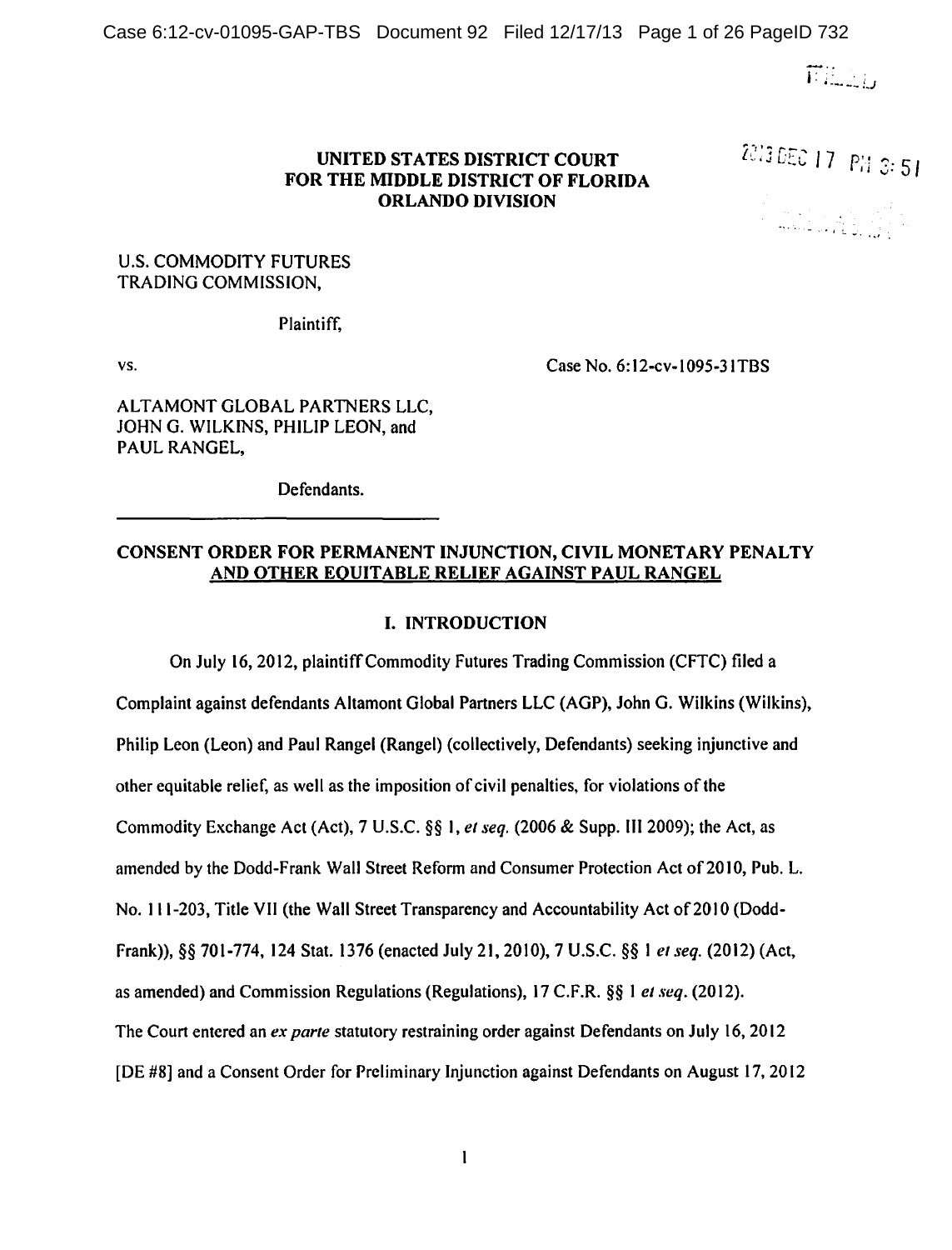Case 6:12-cv-01095-GAP-TBS Document 92 Filed 12/17/13 Page 2 of 26 PageID 733 Case 6:12-cv-01095-GAP-TBS Document 89-2 Filed 12/16/13 Page 2 of 26 PageiD 681

[DE #28]. By Orders dated October 2 and 15, 2012, the Court appointed Florida attorney Mark V. Silverio as Receiver for Defendants, "as well as any d/b/a, successor, affiliate, subsidiary, or other entity owned, controlled, managed or held by, on behalf of, or for the benefit of any of the Defendants, including, but not limited to, The Matterhorn Fund LLC (Matterhorn), The McKinley Fund LLC (McKinley), Midas Management Partners LLC (MMP), and Binary Strategy One Fund, LLC (Binary) (collectively, the Receivership Entities)." [D.E. #50 & 58].

## II. CONSENTS AND AGREEMENTS

To effect settlement of all charges alleged in the Complaint against Rangel without a trial on the merits or any further judicial proceedings, Rangel:

1. Consents to the entry of this Consent Order for Permanent Injunction, Civil Monetary Penalty and Other Equitable Relief Against Paul Rangel (Consent Order);

2. Affirms that he has read and agreed to this Consent Order voluntarily and that no promise, other than as specifically contained herein, or threat, has been made by the CFTC or any member, officer, agent or representative thereof, or by any other person, to induce consent to this Consent Order;

3. Acknowledges service of the summons and Complaint;

4. Admits the jurisdiction of this Court over him and the subject matter of this action pursuant to Section 6c(a) of the Act, as amended,  $7 \text{ U.S.C. } §$  13a-1(a) (2012);

5. Admits the jurisdiction of the CFTC over the conduct and transactions at issue in this action pursuant to the Act, 7 U.S.C. §§ I, *et seq.* (2006 & Supp. III 2009); and the Act, as Amended 7 U.S.C. §§ I *et seq.* (2012);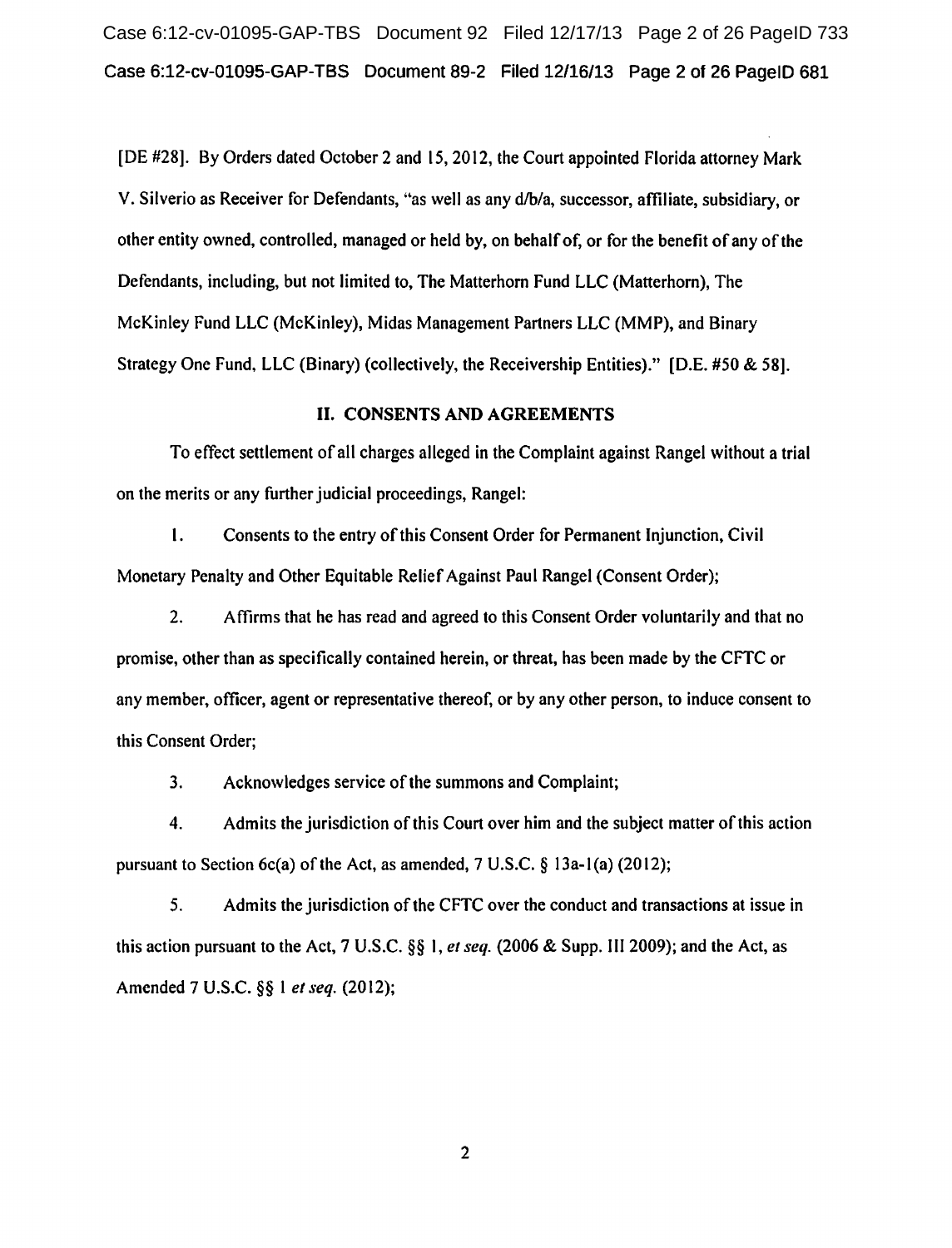Case 6:12-cv-01095-GAP-TBS Document 92 Filed 12/17/13 Page 3 of 26 PageID 734 Case 6:12-cv-01095-GAP-TBS Document 89-2 Filed 12/16/13 Page 3 of 26 PageiD 682

6. Admits the jurisdiction of the CFTC over the off-exchange foreign currency contracts (forex) transactions at issue in this action pursuant to Section 2(c)(2)(C) of the Act, 7 U.S.C. § 2(c)(2)(C) (Supp. Ill 2009).

7. Admits that venue properly lies with this Court pursuant to Section 6c(e) of the Act, 7 U.S.C. § l3a-l(e) (2012);

8. Waives:

(a) any and all claims that he may possess under the Equal Access to Justice Act, 5 U.S.C. § 504 (2012) and 28 U.S.C. § 2412 (2006), and/or the rules promulgated by the CFTC in conformity therewith, Part 148 of the Regulations, 17 C.F.R. §§ 148.1 *et seq.* (2013), relating to, or arising from, this action;

(b) any and all claims that he may possess under the Small Business Regulatory Enforcement Fairness Act of 1996, Pub. L. No. 104-121, §§ 201-253, 110 Stat. 847,857-868 ( 1996), as amended by Pub. L. No. II 0-28, § 8302, 121 Stat. 112, 204-205 (2007), relating to, or arising from, this action;

(c) any claim of Double Jeopardy based upon the institution of this action or the entry in this action of any order imposing a civil monetary penalty or any other relief, including this Consent Order; and

(d) any and all rights of appeal from this action;

9. Consents to the continued jurisdiction of this Court over him for the purpose of implementing and enforcing the terms and conditions of this Consent Order and for any other purpose relevant to this action, even if Rangel now or in the future resides outside the jurisdiction of this Court;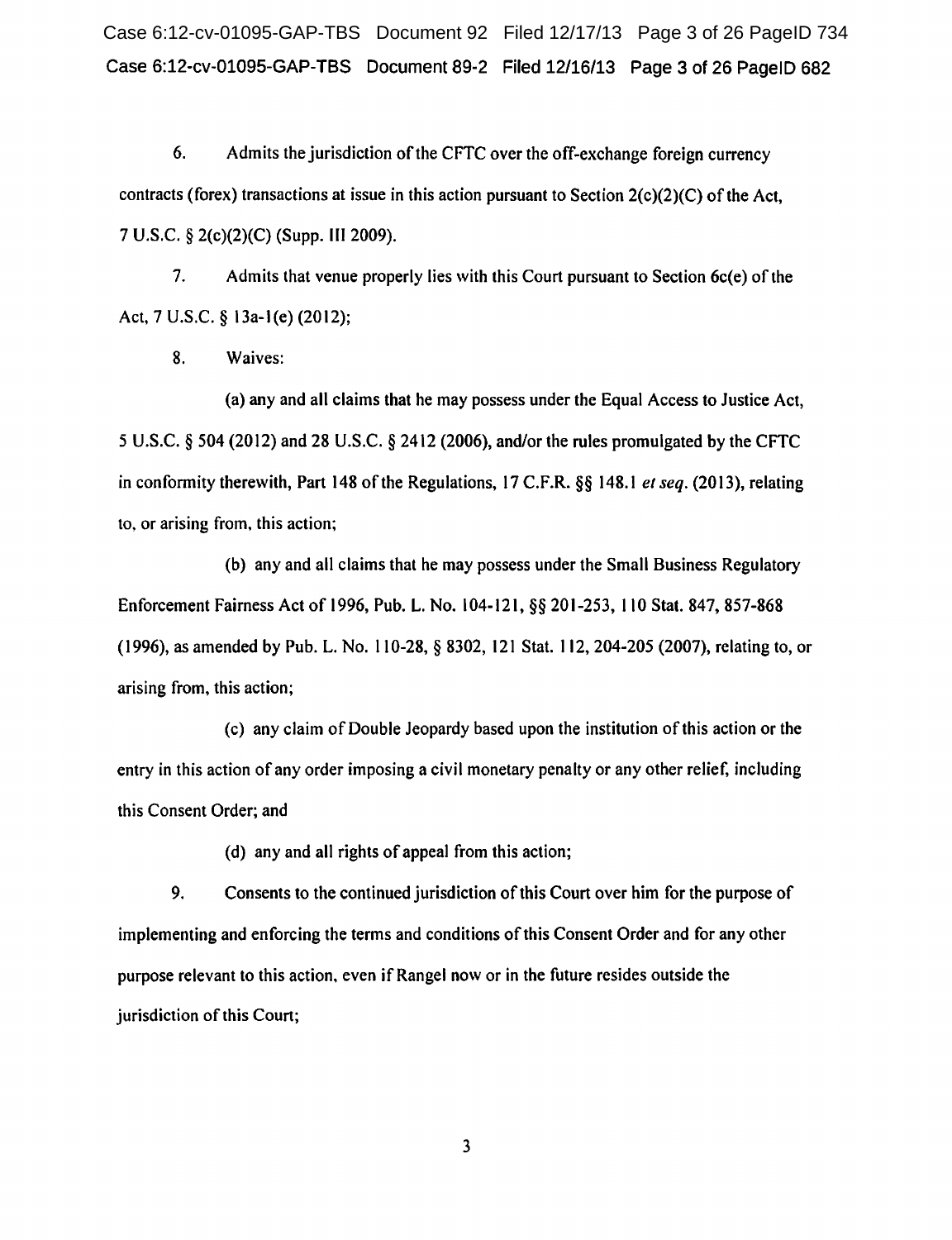Case 6:12-cv-01095-GAP-TBS Document 92 Filed 12/17/13 Page 4 of 26 PageID 735 Case 6:12-cv-01095-GAP-TBS Document 89-2 Filed 12/16/13 Page 4 of 26 PageiD 683

10. Agrees that he will not oppose enforcement of this Consent Order by alleging that it fails to comply with Rule 65(d) of the Federal Rules of Civil Procedure and waives any objection based thereon;

11. Agrees that neither he nor any of his agents or employees under his authority or control shall take any action or make any public statement denying, directly or indirectly, any allegation in the Complaint or the Stipulated Facts or the Conclusions of Law in this Consent Order, or creating or tending to create the impression that the Complaint and/or this Consent Order is without a factual basis; provided, however, that nothing in this provision shall affect his: (a) testimonial obligations, or (b) right to take legal positions in other proceedings to which the CFTC is not a party. Rangel shall undertake all steps necessary to ensure that all of his agents and/or employees under his authority or control understand and comply with this agreement;

12. By consenting to the entry of this Consent Order, Rangel neither admits nor denies the allegations of the Complaint or the Stipulated Facts or the Conclusions of Law in this Consent Order, except to the extent Rangel admits the Stipulated Facts and/or the Conclusions of Law in any related action against Rangel by, or in any agreement with, the Department of Justice or any other governmental agency or office; and except as to jurisdiction and venue, which he admits. Further, Rangel agrees and intends that the allegations contained in the Complaint, the Stipulated Facts and the Conclusions of Law contained in this Consent Order shall be taken as true and correct and be given preclusive effect, without further proof, in the course of: (a) any current or subsequent bankruptcy proceeding filed by, on behalf of, or against Rangel; (b) any proceeding pursuant to Section 8a of the Act, 7 U.S.C. § 12a (2012), and/or Part 3 ofthe Regulations, 17 C.F.R. §§ 3.1 *et seq.* (2013); and/or (c) any proceeding to enforce the terms of this Consent Order;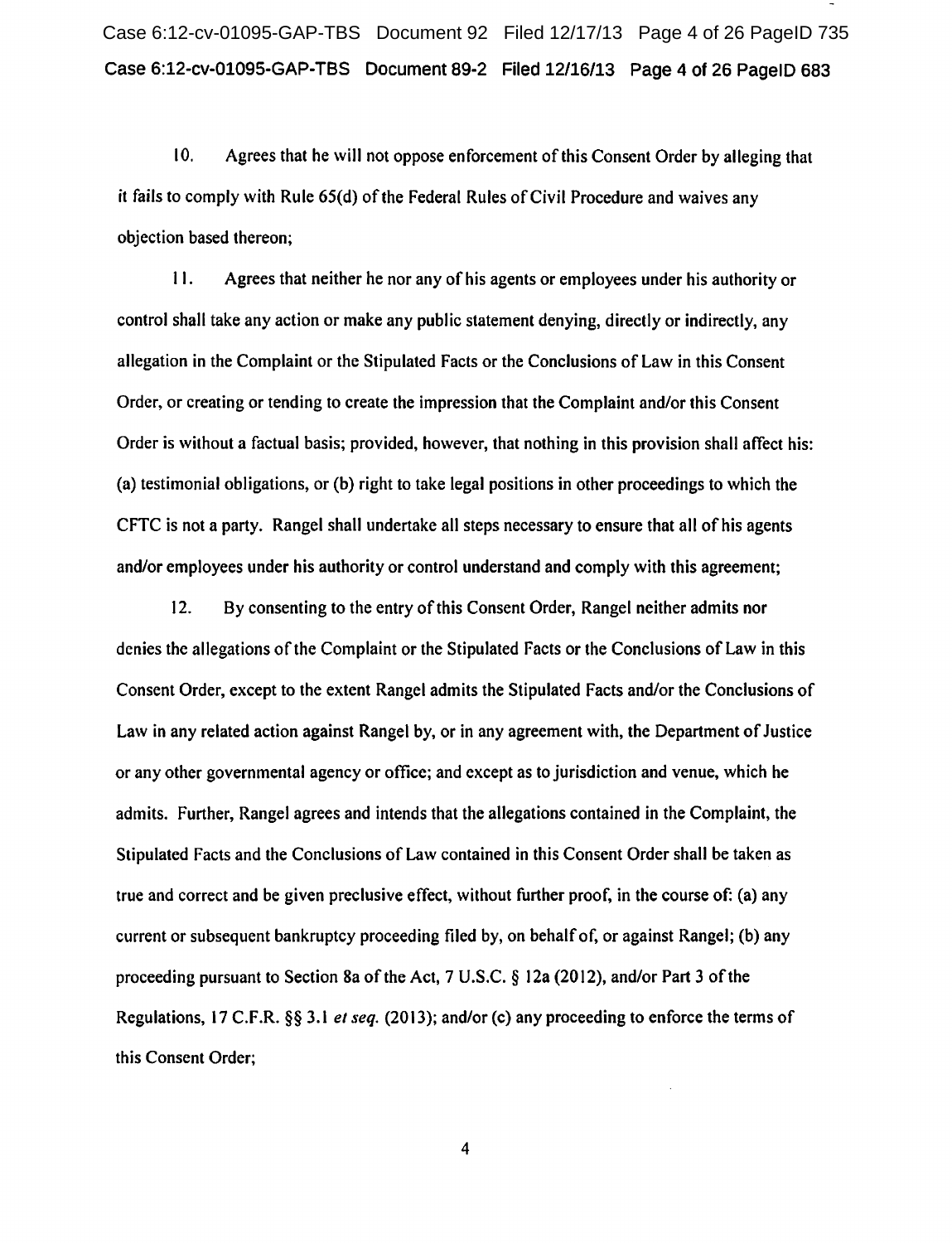Case 6:12-cv-01095-GAP-TBS Document 92 Filed 12/17/13 Page 5 of 26 PageID 736 Case 6:12-cv-01095-GAP-TBS Document 89-2 Filed 12116/13 Page 5 of 26 PageiD 684

13. Agrees to provide immediate notice to this Court and the CFTC by certified mail, in the manner required by paragraph 83 of Part Vll ofthis Consent Order, of any bankruptcy proceeding filed by, on behalf of, or against Rangel, whether inside or outside the United States; and

14. Agrees that no provision of this Consent Order shall in any way limit or impair the ability of any other person or entity to seek any legal or equitable remedy against Rangel in any other proceeding.

### III. STIPULATED FACTS

15. The Court, being fully advised in the premises, finds that there is good cause for the entry of this Consent Order and that there is no just reason for delay. The Court-without making any findings as to the Stipulated Facts and Conclusions of Law set forth herein—directs the entry of the Stipulated Facts and Conclusions of Law, permanent injunction, civil monetary penalty, and equitable relief pursuant to Section 6c ofthe Act, 7 U.S.C. § 13a-l (2012), as set forth herein.

16. The Stipulated Facts contained in this Consent Order shall not bind any party who is not a signatory hereto.

### A. Parties to This Consent Order

17. Plaintiff Commodity Futures Trading Commission is an independent federal regulatory agency that is charged by Congress with administering and enforcing the Act, 7 U.S.C. §§ I, *et seq.* (2006 & Supp. Ill 2009); the Act, as amended 7 U.S.C. §§ I *et seq.* (2012); and the Regulations promulgated thereunder, 17 C.F.R. §§ l.l, *et seq.* (2013).

18. Defendant Paul Rangel is a resident of Apopka, Florida. At all times pertinent to the Complaint, Rangel was a managing member and an owner of AGP. Rangel managed the day to day business affairs of AGP and the four commodity pools AGP operated: The Matterhorn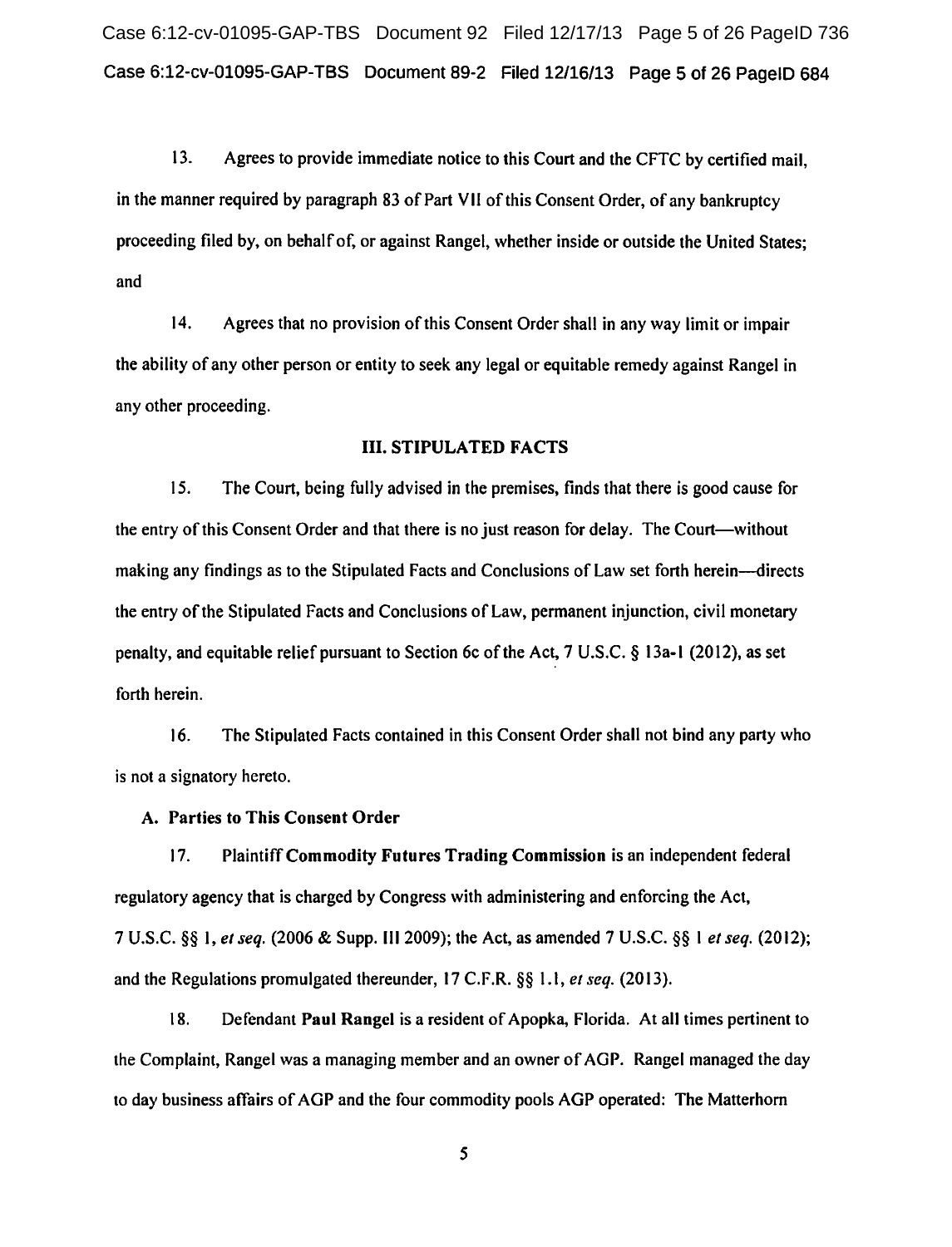Case 6:12-cv-01095-GAP-TBS Document 92 Filed 12/17/13 Page 6 of 26 PageID 737 Case 6:12-cv-01095-GAP-TBS Document 89-2 Filed 12/16/13 Page 6 of 26 PageiD 685

Fund, LLC (Matterhorn), The McKinley Fund, LLC (McKinley), Midas Management Partners LLC (MMP), and Binary One Strategy Fund, LLC (Binary) (collectively, the "AGP Pools"). Rangel supervised the AGP Pools' sales force and directed the conduct of AGP's and the AGP Pools' employees. Rangel, either himself or through others acting at his direction, solicited funds from prospective and existing participants of the AGP Pools for the purpose of trading in, among other things, commodity futures contracts (futures), options on futures (options), and forex. Rangel distributed, and directed other to distribute, marketing materials and other literature used to solicit prospective and existing pool participants in the APG Pools. All of Rangel's acts above occurred within the scope of his agency, employment, or office with AGP. Rangel has never been registered with the CFTC in any capacity.

#### B. Other Parties in this Case

19. Defendant Altamont Global Partners LLC is a Florida limited liability company formed on March 30, 2009. Prior to the filing of the Complaint in this matter, AGP maintained its principal place of business at 195 Wekiva Springs Road, Suite 350, Longwood, Florida 32779. At all times relevant to the Complaint, Rangel owned approximately one-third of AGP. As described in the Complaint, AGP was engaged in a business that is of the nature of an investment trust, syndicate, or similar form of enterprise, and, in connection therewith, solicited, accepted, or received from others, funds, securities, or property for the purpose of trading in commodity interests, including agreements, contracts, or transactions in forex as described in Section  $2(c)(2)(C)(i)$  of the Act, as amended, 7 U.S.C. §  $2(c)(2)(C)(i)$  (2012). AGP has been registered with the National Futures Association (NF A) as a commodity pool operator (CPO) since November 2009. AGP has been registered with the NFA as a forex firm since November 2010.

20. Defendant John G. Wilkins is not a party to this Consent Order.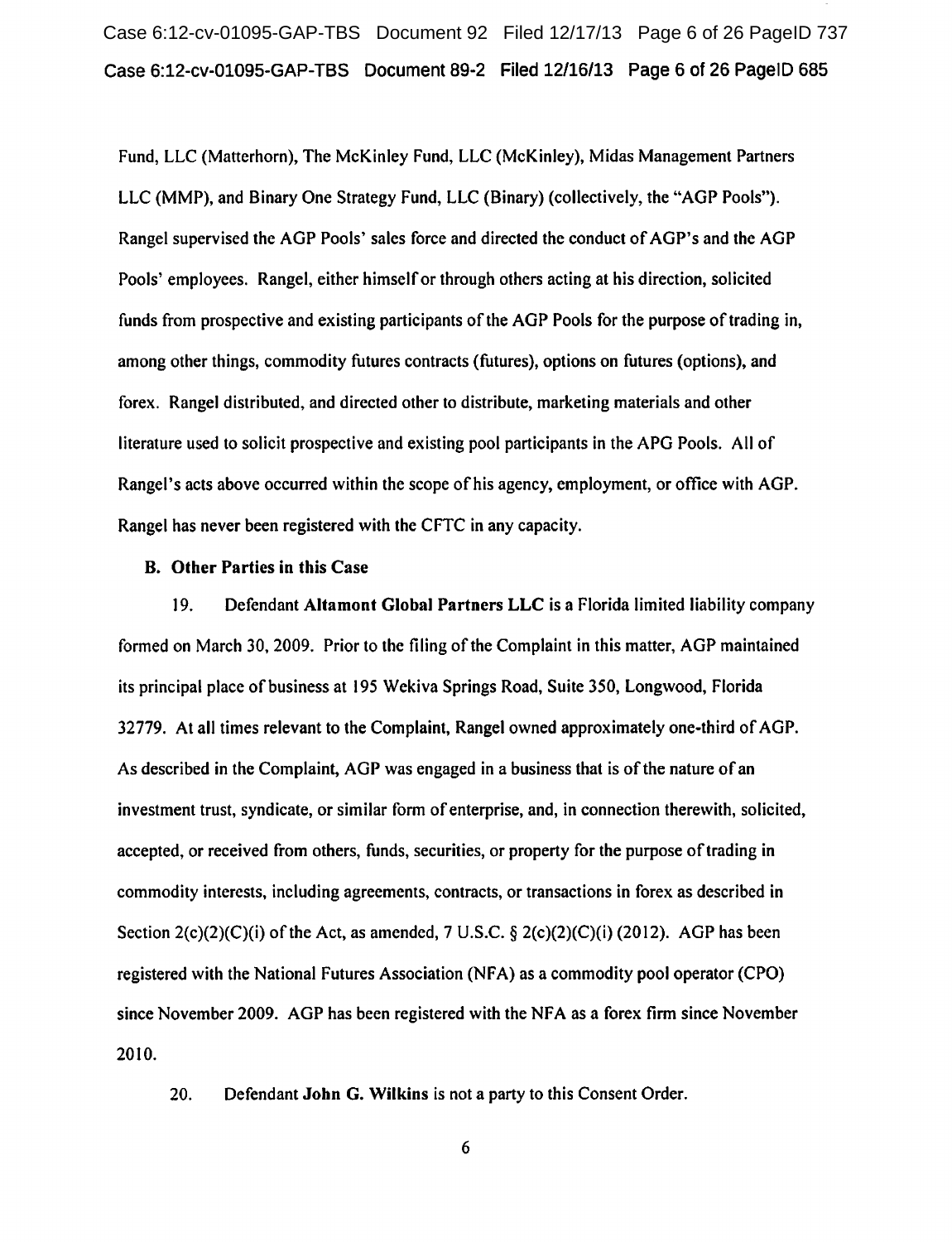Case 6:12-cv-01095-GAP-TBS Document 92 Filed 12/17/13 Page 7 of 26 PageID 738 Case 6:12-cv-01095-GAP-TBS Document 89-2 Filed 12/16/13 Page 7 of 26 PageiD 686

21. Defendant Philip Leon is not a party to this Consent Order.

#### C. Summary of Defendants' Operations

22. AGP is a registered CPO that at all times relevant hereto was one-third owned and operated by Rangel. Since March 2009 and continuing until at least June 22, 2012, Rangel exercised responsibility and authority for AGP's everyday business and affairs. During this time, Rangel, both acting directly and, at times, acting through AGP and the AGP Pools, solicited approximately \$18 million from approximately 241 participants in the AGP Pools.

23. The McKinley, Matterhorn and Binary pools traded, among other things, futures, options, and forex. MMP was a commodity pool that was supposed to trade, among other things, futures, options, and forex. Rather than trading pool participant funds, however, defendants diverted MMP pool participant funds to AGP, the other AGP Pools, other individuals and entities, or for personal use.

24. On June 14, 2012, NFA commenced an unannounced audit of  $AGP<sup>1</sup>$ . During its audit, NFA discovered serious irregularities with regard to AGP's accounting and operations. Based on the NFA audit, on June 22, 2012, NFA instituted a Member Responsibility Action (MRA) against AGP and an Associate Responsibility Action (ARA) against Wilkins (collectively, MRA/ARA). The MRA/ARA found, among other things, that AGP, Leon, Rangel, and Wilkins misappropriated funds contributed by Matterhorn and McKinley pool participants, that AGP and Wilkins sent false statements to McKinley and Matterhorn pool participants regarding their individual account earnings and balances, and that AGP and Wilkins provided false information and documentation to NFA.

<sup>&</sup>lt;sup>1</sup> NFA regulation is limited to entities and individuals registered with the CFTC. As such, the audit of AGP was limited to registrants AGP, Wilkins, Matterhorn, and McKinley. Leon, Rangel, Binary, and Midas have never been registrants.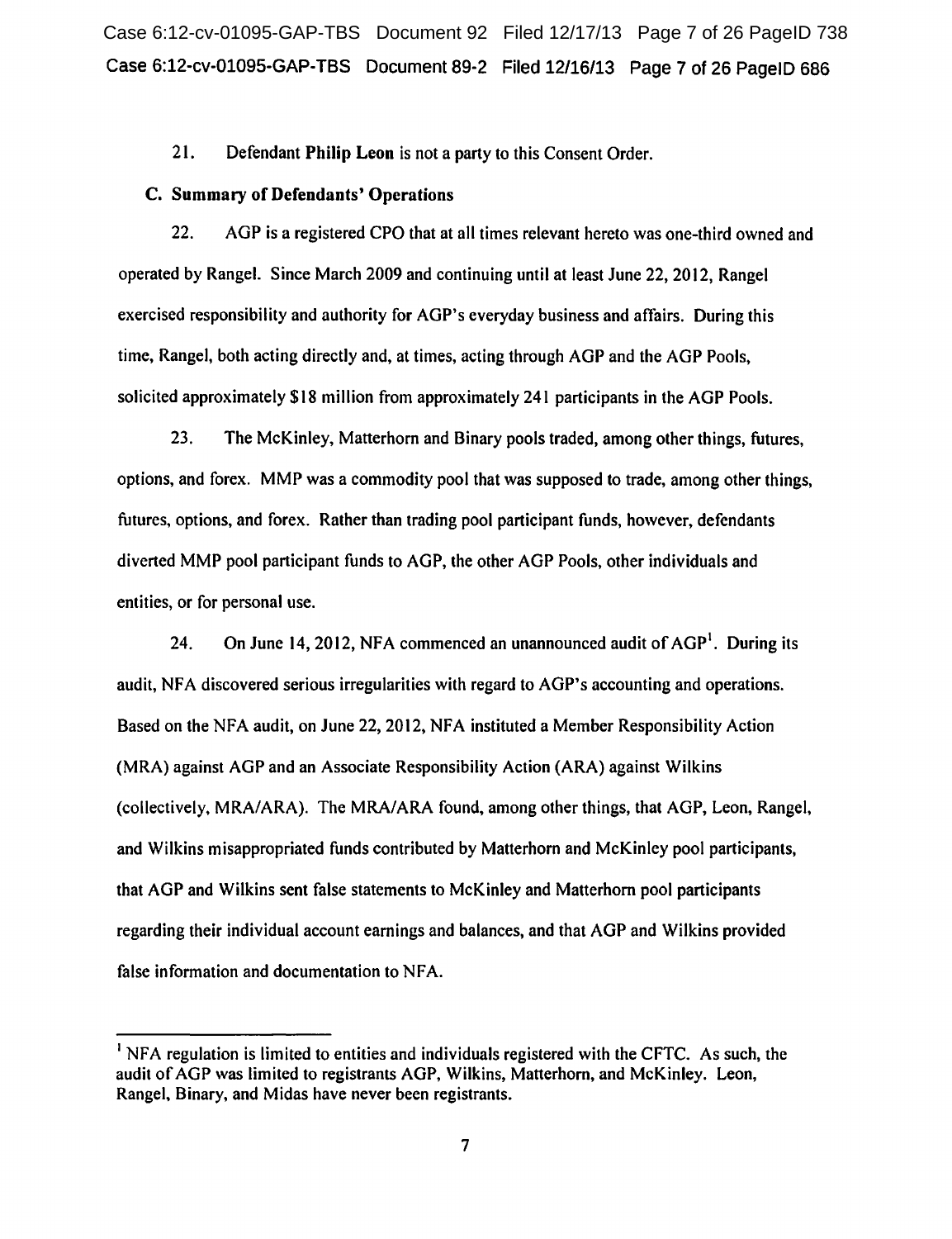Case 6:12-cv-01095-GAP-TBS Document 92 Filed 12/17/13 Page 8 of 26 PageID 739 Case 6:12-cv-01095-GAP-TBS Document 89-2 Filed 12/16/13 Page 8 of 26 PageiD 687

#### The Matterhorn and McKinley Pools

25. The Matterhorn pool was formed on March 3, 2009 and the McKinley pool was formed on January 1, 2011. Each pool was described as a "private investment vehicle for a limited number of sophisticated, long-term investors." The Matterhorn and McKinley pools traded, among other things, futures, options, and forex.

26. From March 3, 2009 to June 22, 2012, Rangel, both directly and acting through AGP, exercised responsibility and authority for the Matterhorn pool's everyday business and affairs. From January I, 2011 to June 22, 2012, Rangel, both directly and acting through AGP, exercised responsibility and authority for the McKinley pool's everyday business and affairs.

27. AGP was listed as the managing member of the Matterhorn and McKinley pools in both of their respective Private Offering Memorandums (POM(s)). Those POMs described Leon as the pools' manager and falsely touted his 32 years of investment expertise and Stanford education.

28. The McKinley and Matterhorn POMs and Operating Agreements provided that AGP was entitled to certain compensation for its operation of these pools. In particular, AGP was entitled to 20% of the pools' quarterly trading profits and to charge pool participants a 2% annual management fee.

29. AGP salespersons received a 10% commission on all pool participant contributions to the Matterhorn and McKinley pools. Pool participants were never informed that I 0% of their contributions to the Matterhorn and McKinley pools were paid to AGP salespersons as commissions.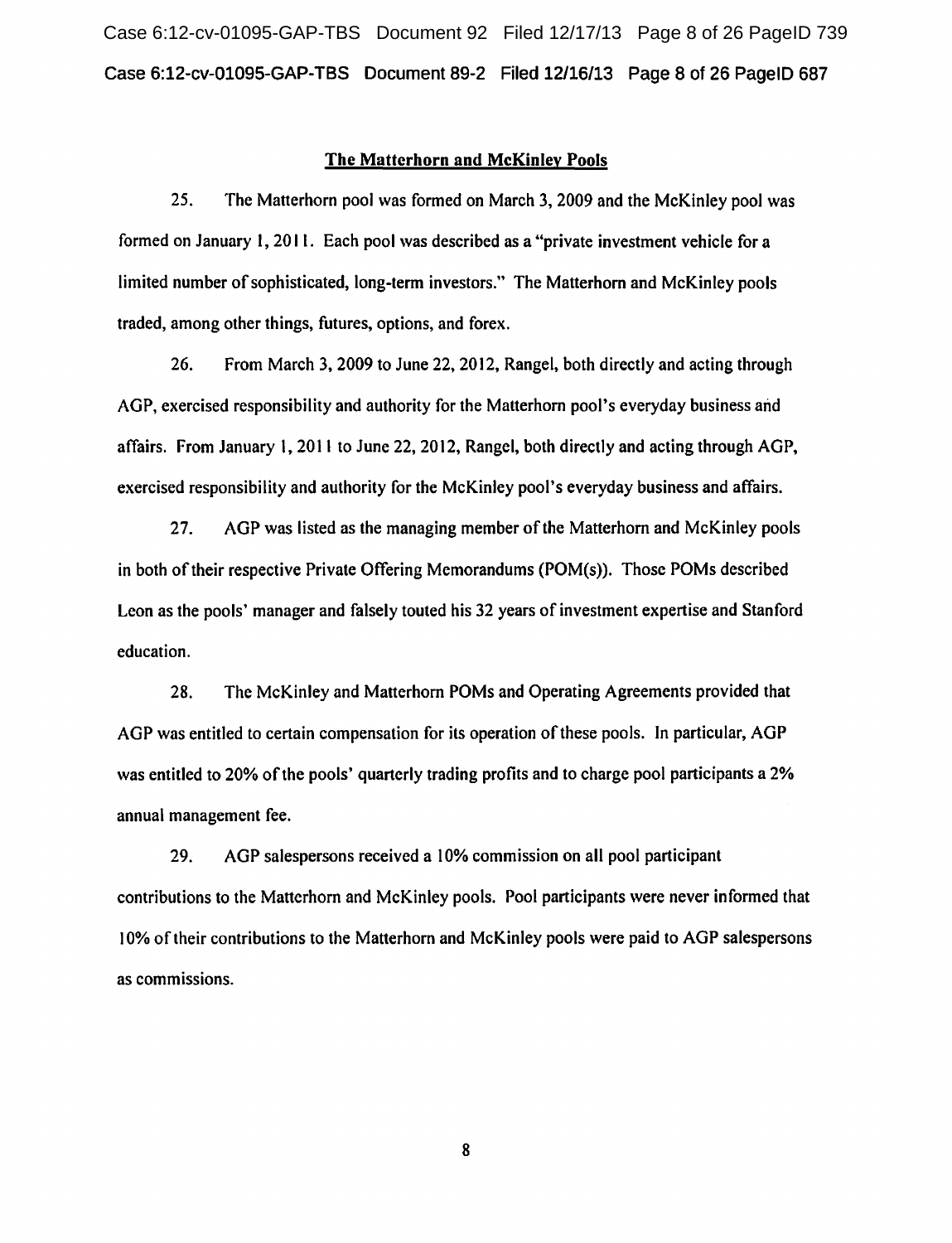Case 6:12-cv-01095-GAP-TBS Document 92 Filed 12/17/13 Page 9 of 26 PageID 740 Case 6:12-cv-01095-GAP-TBS Document 89-2 Filed 12/16/13 Page 9 of 26 PageiD 688

#### The MMP Pool

30. The MMP pool was formed on August 9, 2011. From August 2011 to June 22, 2012, Rangel, both directly and acting through AGP, exercised responsibility and authority for MMP's everyday business and affairs.

31. In the MMP pool's POM, Leon is identified as one ofMMP's managers. The MMP POM falsely touts Leon's Stanford education and Leon's supposedly lengthy investment career. The MMP pool was described as a "private investment vehicle for a limited number of sophisticated, long-term investors." The MMP pool required a minimum initial contribution of \$50,000.

32. AGP salespersons touted MMP to existing and prospective pool participants as another investment pool created to follow the success of the Matterhorn and McKinley pools. AGP salespersons told existing and prospective pool participants in the MMP pool that the Matterhorn and McKinley pools averaged 25% to 30% in annual returns in each of the previous three years and that the MMP pool, which would trade similarly to the Matterhorn and McKinley pools, also would generate annual returns of25% to 30%.

33. The MMP pool's POM stated that the MMP pool would trade, among other things, futures, options, and other derivative securities. In reality, the MMP pool never opened any trading accounts and it never traded the pool participant funds it received. Rather than trading pool participant funds, defendants diverted MMP pool participant funds to AGP, the other AGP Pools, other individuals and entities, or for personal use.

34. Rangel and the other AGP salespersons he supervised shared in commissions as high as 21% of certain MMP pool participant contributions, individually receiving up to 8% in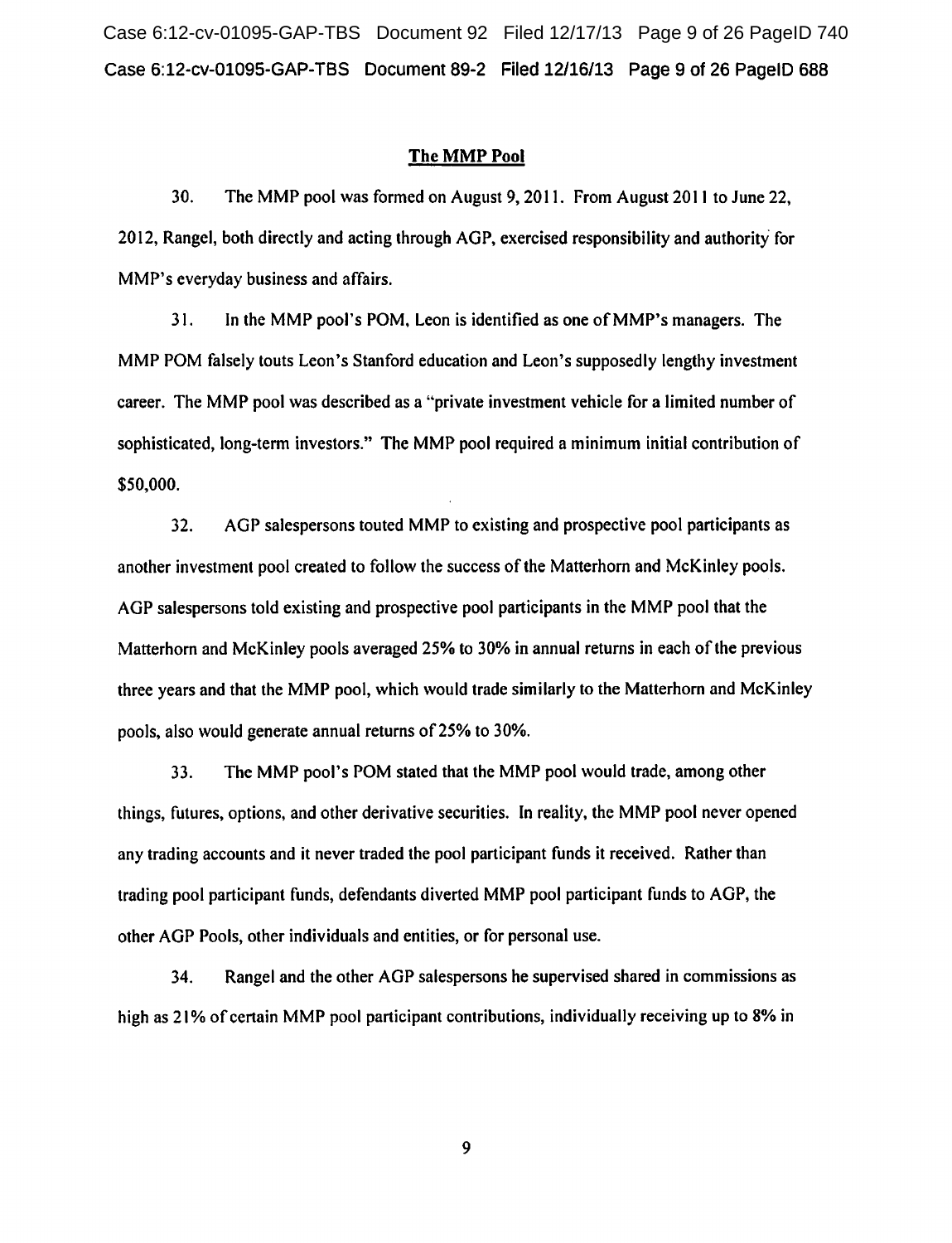Case 6:12-cv-01095-GAP-TBS Document 92 Filed 12/17/13 Page 10 of 26 PageID 741 Case 6:12-cv-01095-GAP-TBS Document 89-2 Filed 12/16/13 Page 10 of 26 PageiD 689

commissions. MMP pool participants were never informed that a percentage of their contributions were paid to AGP salespersons as commissions.

#### The Binary Pool

35. The Binary pool was formed on January 1, 2012. AGP was the managing member of the Binary pool.

36. From January 1, 2012 to June 22, 2012, Rangel, both directly and acting through AGP, exercised responsibility and authority for the Binary pool's everyday business and affairs.

37. The Binary pool traded, among other things, options on behalf of pool participants.

## D. Misappropriation of AGP Pool Funds

38. In total, Rangel misappropriated \$819,781.07 of pool participant funds in the AGP Pools.

39. Between March 2009 and May 2012, AGP, by and through at least Rangel, caused the AGP Pools to ''loan" or "advance" funds to the individual defendants through a series of transfers noted as "receivables to general partners" in the AGP Pools' respective accounting ledgers. These "loans" and "advances" were made without disclosure to the participants in the AGP Pools, without authority under the POMs and operating agreements of the AGP Pools, and in violation of NFA regulations prohibiting such loans.

40. The AGP Pools also made "loans" and "advances" to AGP, which, in turn, used the funds to. among other things, pay its operating expenses; commission payments; travel, meals, and entertainment expenses; and additional loans and advances to Rangel.

41. The "loans" and "advances" from both AGP and the AGP Pools to Rangel were sham transactions designed to disguise Rangel's misappropriation. The loans to Rangel from AGP and the AGP Pools were either made without any form of interest payment obligation or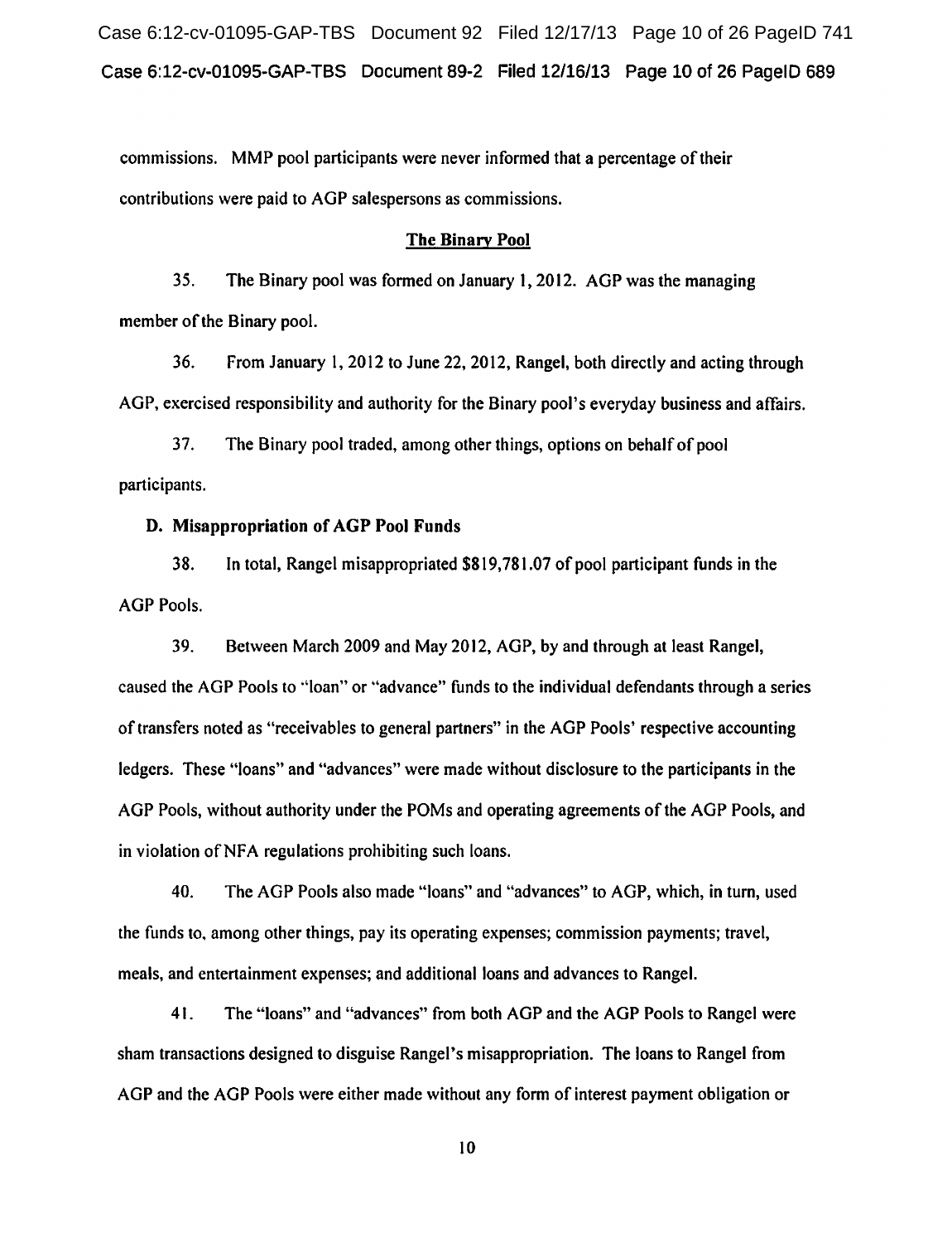Case 6:12-cv-01095-GAP-TBS Document 92 Filed 12/17/13 Page 11 of 26 PageID 742 Case 6:12-cv-01095-GAP-TBS Document 89-2 Filed 12/16/13 Page 11 of 26 PageiD 690

were made with an interest obligation that was not enforced, and none of the loans was ever paid back.

42. Some of these "loans" and "advances" were taken by Rangel in the form of checks directly from the AGP Pools. Nothing in the POMs permitted this.

43. To decrease its financial obligations to the AGP Pools that were created by certain of these "loans" and "advances," AGP charged the AGP Pools bogus management and performance fees, which, in tum, were credited against the "receivables to general partners" in the AGP Pools' respective accounting ledgers. These management and performance fees were calculated based on falsely inflated asset values of the AGP Pools and falsely inflated trading profits in the AGP Pools. In actuality, AGP was never entitled to any management or performance fees.

44. AGP, by and through at least Rangel, and Rangel individually, engaged in the acts and practices described above knowingly or with reckless disregard for the truth.

#### E. AGP Issued False Account Statements to Pool Participants

45. Since the inception of the McKinley and Matterhorn pools, AGP, by and through at least Rangel, issued regular quarterly statements to McKinley and Matterhorn pool participants via U.S. mail and via the Internet through the Matterhorn and McKinley pools' individual websites.

46. As of the quarter ending March 31, 2012, AGP, by and through at least Rangel, issued quarterly statements to pool participants that, collectively, showed that the Matterhorn pool participants' interests were approximately \$10 million and the McKinley pool participants' interests were approximately \$6.5 million.

II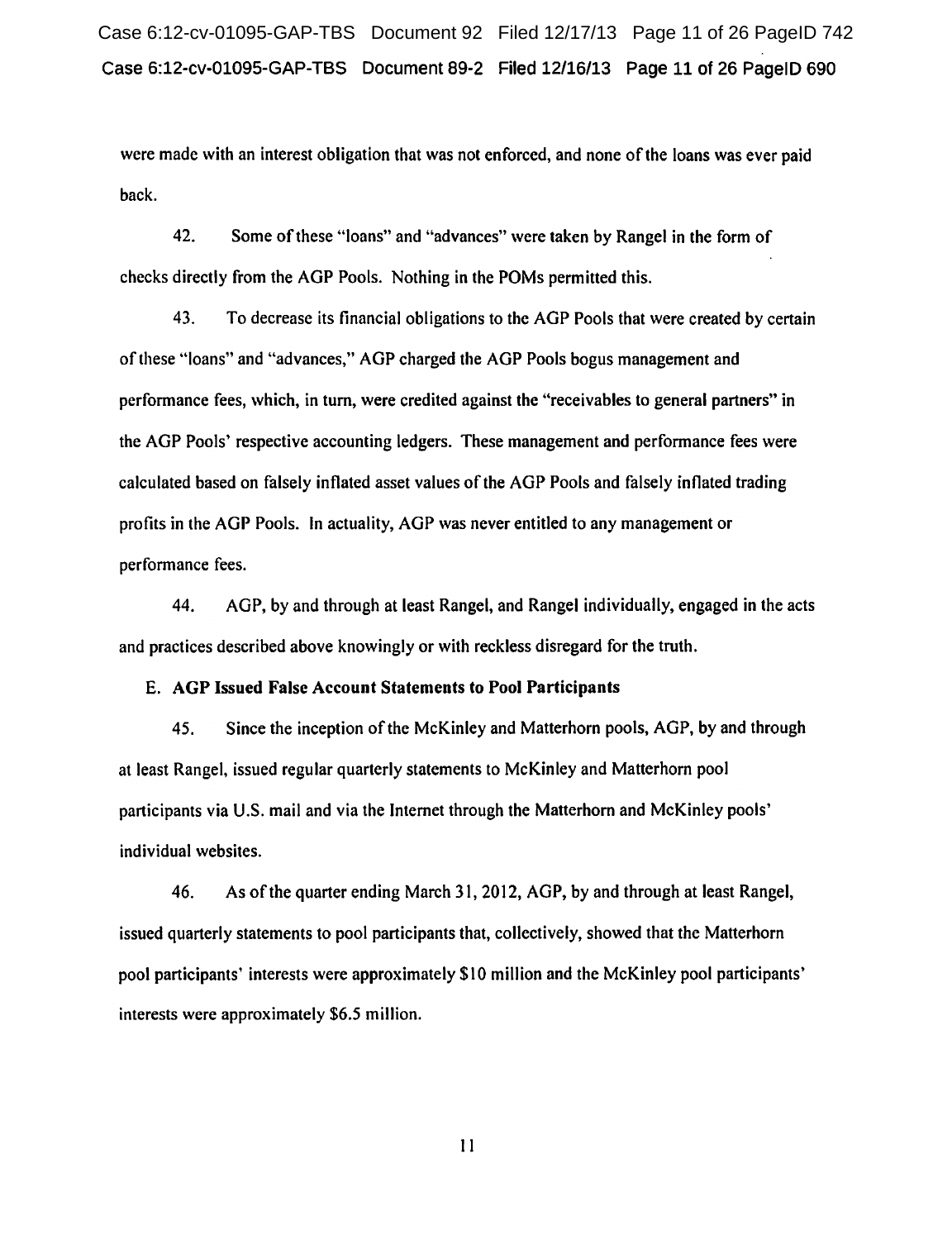Case 6:12-cv-01095-GAP-TBS Document 92 Filed 12/17/13 Page 12 of 26 PageID 743 Case 6:12-cv-01095-GAP-TBS Document 89-2 Filed 12116/13 Page 12 of 26 PageiD 691

47. The March 31, 2012 statements that, AGP, by and through at least Rangel, delivered to the Matterhorn and McKinley pool participants were false in that they significantly overstated each pool participant's interest. While the Matterhorn pool participants' collective interests purported to total \$10 million and the McKinley pool participants' interests purported to total \$6.5 million, the value of assets (in the form of cash and holdings at various brokerage firms) held by each pool as of March 31, 2012 was approximately \$1.4 million for Matterhorn and approximately \$2.4 million for McKinley.

48. In addition, the statements provided to pool participants did not disclose or otherwise reflect the impact of the purported loans and advances to AGP and Rangel.

49. AGP, by and through at least Rangel, misrepresented to AGP Pool participants that the Matterhorn fund had been in existence since 1980 and had generated historic returns of 27.23% for 2009, 33.80% for 2010,20.75% for 2011, and 7.99% for January through May 2012.

50. AGP, by and through at least Rangel, misrepresented to AGP Pool participants that the McKinley pool had historic returns of23.16% for February through December 2011 and 8.04% for January through May 2012.

51. AGP, by and through at least Rangel, and Rangel individually engaged in the acts and practices described above knowingly or with reckless disregard for the truth.

### IV. CONCLUSIONS OF LAW

#### A. Jurisdiction and Venue

52. This Court has jurisdiction over this action pursuant to Section 6c(a) of the Act, as amended, 7 U.S.C. § 13a-1(a) (2012), which provides that whenever it shall appear to the CFTC that any person has engaged, is engaging, or is about to engage in any act or practice constituting a violation of any provision of the Act or any rule, regulation, or order promulgated thereunder,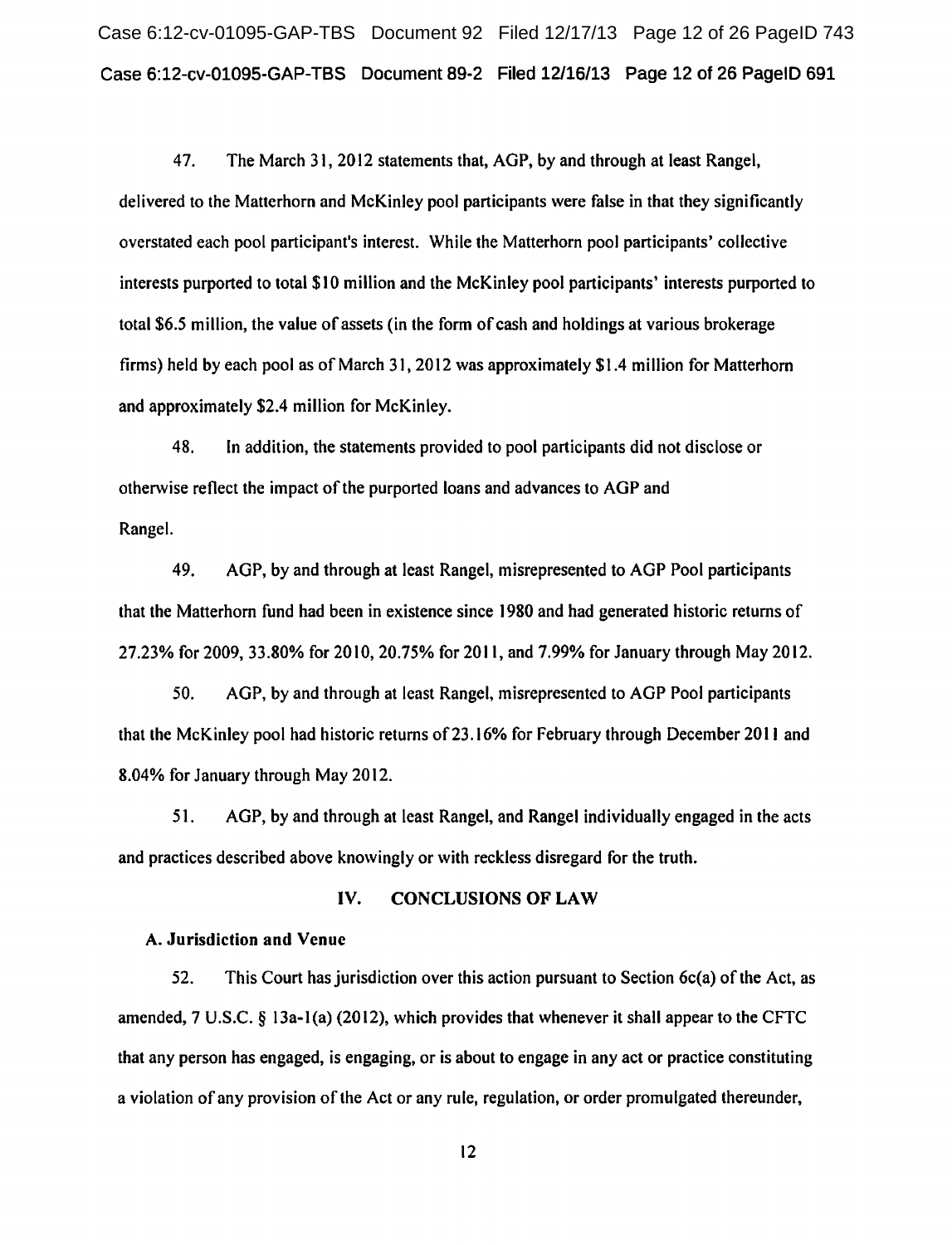Case 6:12-cv-01095-GAP-TBS Document 92 Filed 12/17/13 Page 13 of 26 PageID 744 Case 6:12-cv-01095-GAP-TBS Document 89-2 Filed 12/16/13 Page 13 of 26 PageiD 692

the CFTC may bring an action in the proper district court of the United States against such person to enjoin such act or practice, or to enforce compliance with the Act, or any rule, regulation or order thereunder.

53. The CFTC has jurisdiction over the forex solicitations and transactions at issue in this action pursuant to Section 2(c)(2)(C) of the Act, 7 U.S.C.  $\S$  2(c)(2)(C) (Supp. III 2009).

54. Venue properly lies with this Court pursuant to Section 6c(e) of the Act, as amended, 7 U.S.C. § 13a-l(e) (2012), because Rangel resides in this jurisdiction and the acts and practices in violation of the Act occurred within this District.

# 1. Fraud in Connection with Futures and Forex: AGP and Rangel

55. By the conduct described in paragraphs 1 through 51 above, beginning in at least March 2009 and continuing to at least June 22, 2012, AGP, by and through at least Rangel, and Rangel directly, violated Section  $4b(a)(1)$  and  $(2)(A)-(C)$  of the Act, 7 U.S.C. § 6b(a)(1) &  $(2)(A)-(C)$  (Supp. III 2009), with respect to conduct before July 16, 2011 and Section 4b(a)(1) and  $(2)(A)-(C)$  of the Act, as amended, 7 U.S.C.  $\S 6b(a)(1) \& (2)(A)-(C) (2012)$ , with respect to conduct on or after July 16, 2011 in or in connection with futures and forex contracts made for, on behalf of, or with other persons, by among other things, knowingly or recklessly misappropriating AGP Pool participant funds and by providing AGP Pool participants with false account statements that misrepresented the profitability and/or the value of pool participants' interests in the AGP Pools.

56. AGP, by and through at least Rangel and Rangel directly, engaged in the acts and practices described above knowingly or with reckless disregard for the truth.

## 2. Fraud in Connection with Off-Exchange Forex: AGP and Rangel

57. By the conduct described in paragraphs I through 51 above, beginning in at least March 2009 and continuing to at least June 22, 2012, AGP, by and through at least Rangel, and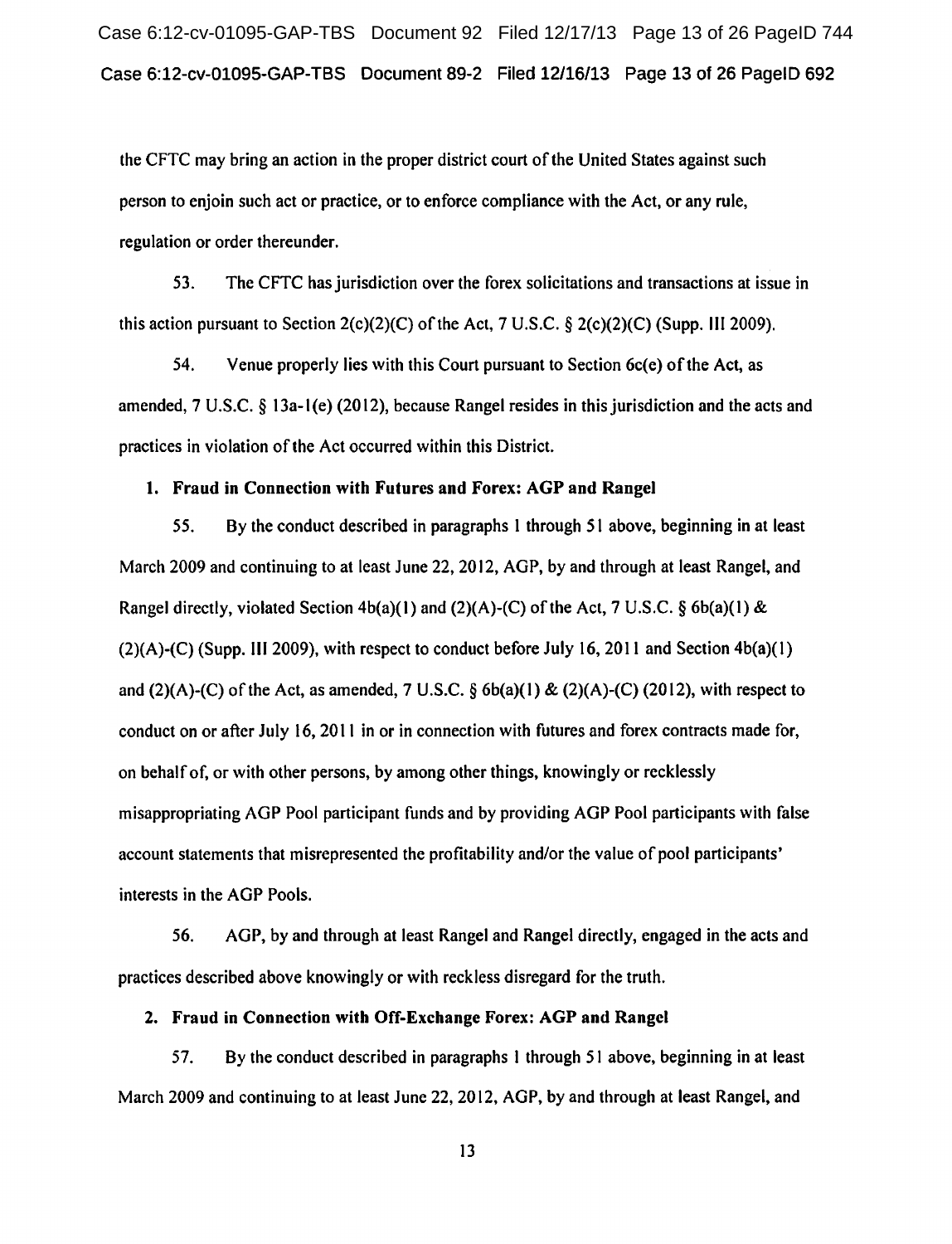Case 6:12-cv-01095-GAP-TBS Document 92 Filed 12/17/13 Page 14 of 26 PageID 745 Case 6:12-cv-01095-GAP-TBS Document 89-2 Filed 12/16/13 Page 14 of 26 PageiD 693

Rangel directly, solicited and received money from pool participants for the purpose of, among other things, entering into retail forex transactions as defined in Regulation 5.1 (m), 17 C.F.R.  $§ 5.1(m) (2012).$ 

58. In connection with their solicitation and receipt of money from pool participants for the purpose of entering into retail forex transactions, since at least October 18, 2010, AGP, by and through at least Rangel, and Rangel directly, through the use of the mails or other means or instrumentalities of interstate commerce (including through the use of U.S. mail and the Internet) have violated Regulation 5.2(b)(1)-(3), 17 C.F.R. § 5.2(b)(1)-(3) (2012) by misappropriating AGP Pool participant funds and by providing AGP Pool participants with false account statements that misrepresented the profitability and/or the value of pool participants' interests in the AGP Pools.

59. AGP, by and through Rangel, and Rangel directly, engaged in the acts and practices described above knowingly or with reckless disregard for the truth.

# 3. Fraud by Commodity Pool Operator: AGP

60. By the conduct described in paragraphs I through 51 above, beginning in at least March 2009 and continuing to at least June 22, 2012, AGP by and through at least Rangel, operated as a CPO in that it was engaged in a business that is ofthe nature of an investment trust, syndicate or similar form of enterprise, and in connection therewith, solicited, accepted, or received funds, securities, or property from others for the purpose of trading futures, options, and forex.

61. Beginning in at least March 2009 and continuing to at least June 22, 2012, AGP (acting as a CPO) by and through at least Rangel, and Rangel directly, through the use of the mails or other means or instrumentalities of interstate commerce (including through use of U.S.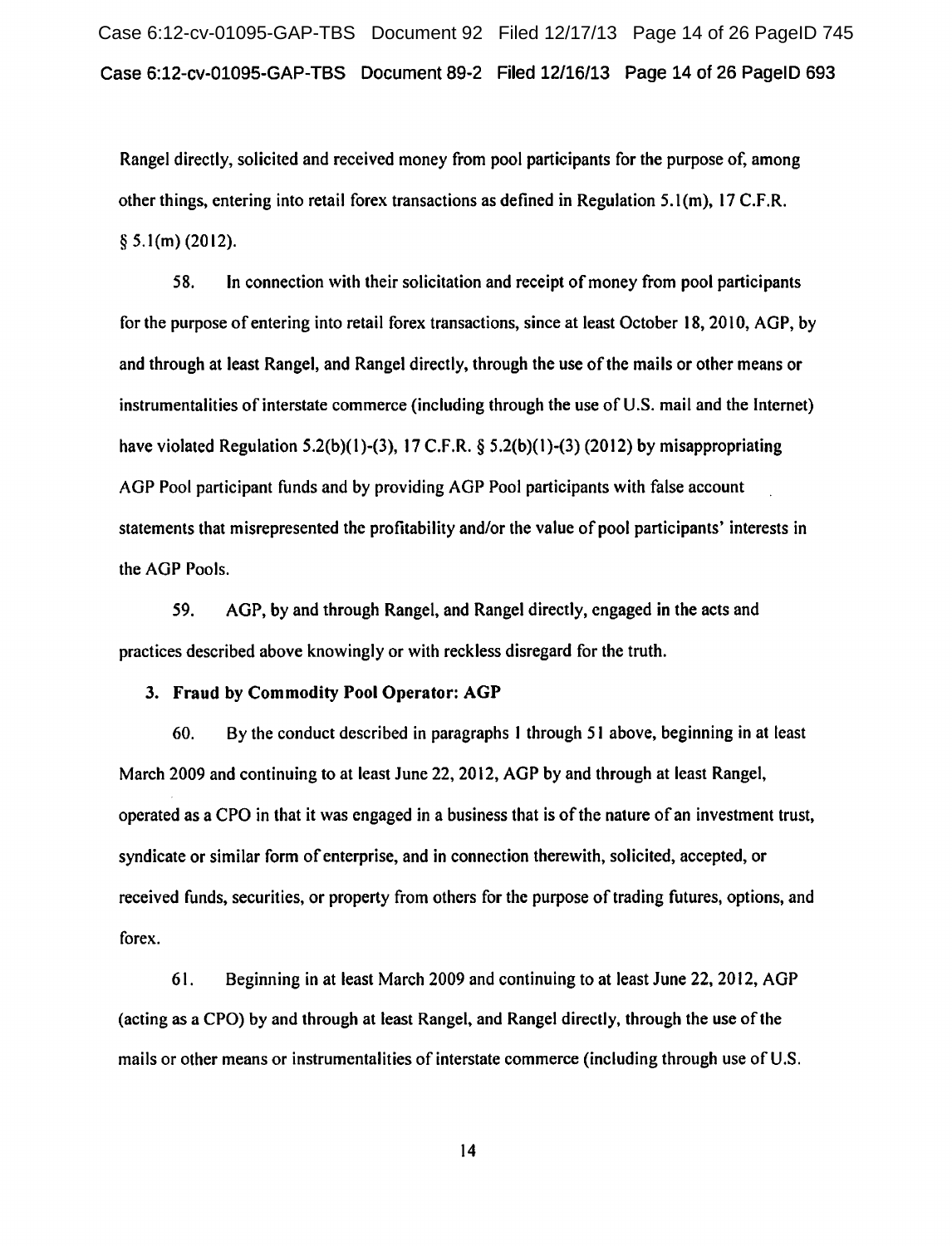Case 6:12-cv-01095-GAP-TBS Document 92 Filed 12/17/13 Page 15 of 26 PageID 746 Case 6:12-cv-01095-GAP-TBS Document 89-2 Filed 12/16/13 Page 15 of 26 PageiD 694

mail to pool participants and the Internet), violated Section  $4\Omega$  of the Act, 7 U.S.C. § 6 $\Omega$  (2006), by misappropriating AGP Pool participant funds and by providing AGP Pool participants with false account statements that misrepresented the profitability of the AGP Pools and the value of pool participants' interests in the AGP Pools.

62. AGP, by and through at least Rangel, engaged in the acts and practices described above knowingly or with reckless disregard for the truth.

#### 4. Controlling Person Liability

63. By the conduct described in paragraphs I through 51 above, Rangel controlled AGP, directly or indirectly, and did not act in good faith or knowingly induced, directly or indirectly, AGP's acts in violation of the Act and Regulations. Accordingly, pursuant to Section 13(b) of the Act, 7 U.S.C.  $\S$  13c(b) (2006), to the extent AGP is found to have violated any provisions of the Act or Regulations (including, but not limited to, Section  $4b(a)(1)$  and  $(2)(A)$ -(C) of the Act, 7 U.S.C.  $\S$  6b(a)(1) & (2)(A)-(C) (Supp. III 2009), with respect to conduct before July 16, 2011; Section 4b(a)(1) and (2)(A)-(C) of the Act, as amended, 7 U.S.C. § 6b(a)(1) & (2)(A)-(C) (2012), with respect to conduct on or after July 16, 2011; Section  $4\Omega$  of the Act, 7 U.S.C. § 6Q (2006); Regulation 5.2(b)(l)-(3), 17 C.F.R. § 5.2(b)(l)-(3) (2012); and Section  $9(a)(4)$  of the Act, 7 U.S.C. § 13(a)(4) (2012)), Rangel is liable for AGP's violations. The joint and severa1liability of Rangel for any monetary sanctions arising from any violations by AGP, however, shall be capped at the amounts of his disgorgement obligation as set forth in Section VI.B of this Order.

64. Unless restrained and enjoined by this Court, there is a reasonable likelihood that Rangel will continue to engage in the acts and practices alleged in the Complaint and in similar acts and practices in violation of the Act and Regulations.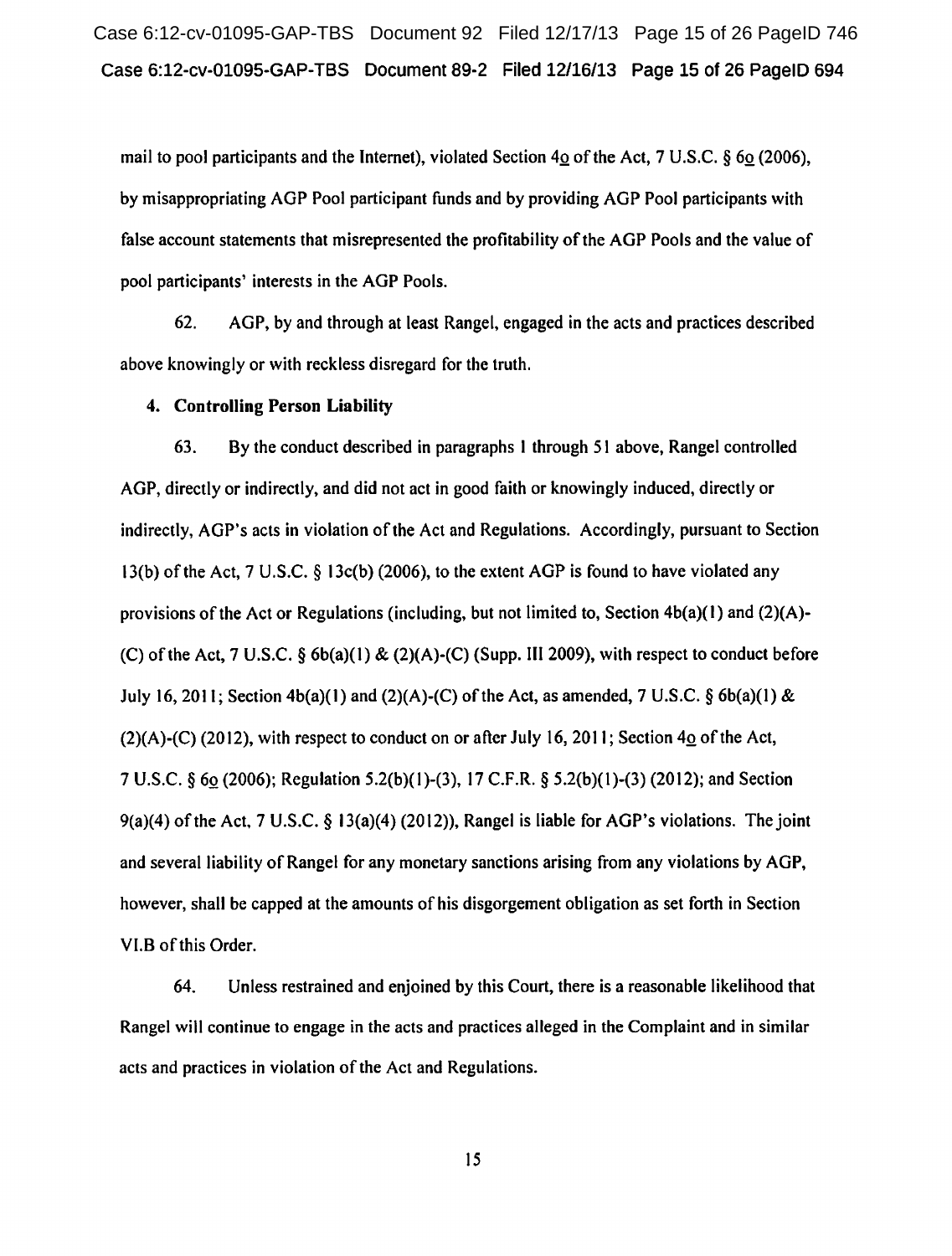Case 6:12-cv-01095-GAP-TBS Document 92 Filed 12/17/13 Page 16 of 26 PageID 747 Case 6:12-cv-01095-GAP-TBS Document 89-2 Filed 12/16/13 Page 16 of 26 PageiD 695

#### V. PERMANENT INJUNCTION

### IT IS HEREBY ORDERED THAT:

65. Based upon and in connection with the foregoing conduct, pursuant to Section 6c ofthe Act, as amended 7 U.S.C. § I3a-I (20I2), Rangel is permanently restrained, enjoined and prohibited from directly or indirectly:

- a. cheating or defrauding, or attempting to cheat or defraud, other persons in or in connection with any order to make, or the making of, any contract of sale of any commodity for future delivery or any forex contract (as described in Sections  $2(c)(2)(B)$  and  $2(c)(2)(C)(i)$  of the Act, 7 U.S.C. §  $2(c)(2)(B)$  and  $2(c)(2)(C)(i)$ (20 I2) (forex contract) that is made, or to be made, for or on behalf of, or with, any other person in violation of Section 4b of the Act, 7 U.S.C. § 6b (2012);
- b. employing any device, scheme or artifice to defraud any participant or prospective participant or engaging in any transaction, practice, or course of business which operates as a fraud or deceit upon any client or participant or prospective participant in violation of Section 4o(1) of the Act, 7 U.S.C.  $\S$  6o(1) (2012);
- c. cheating or defrauding, or attempting to cheat or defraud, other persons, or willfully to make or cause to be made to any person any false report or statement or cause to be entered for any person any false record, or willfully to deceive or attempt to deceive any person whatsoever in or in connection with any retail forex transaction in violation of Regulation  $5.2(b)(1)-(3)$ ,  $17$  C.F.R. §  $5.2(b)(1)-(3)$ (2013).

66. Defendant Rangel is also permanently restrained, enjoined and prohibited from directly or indirectly: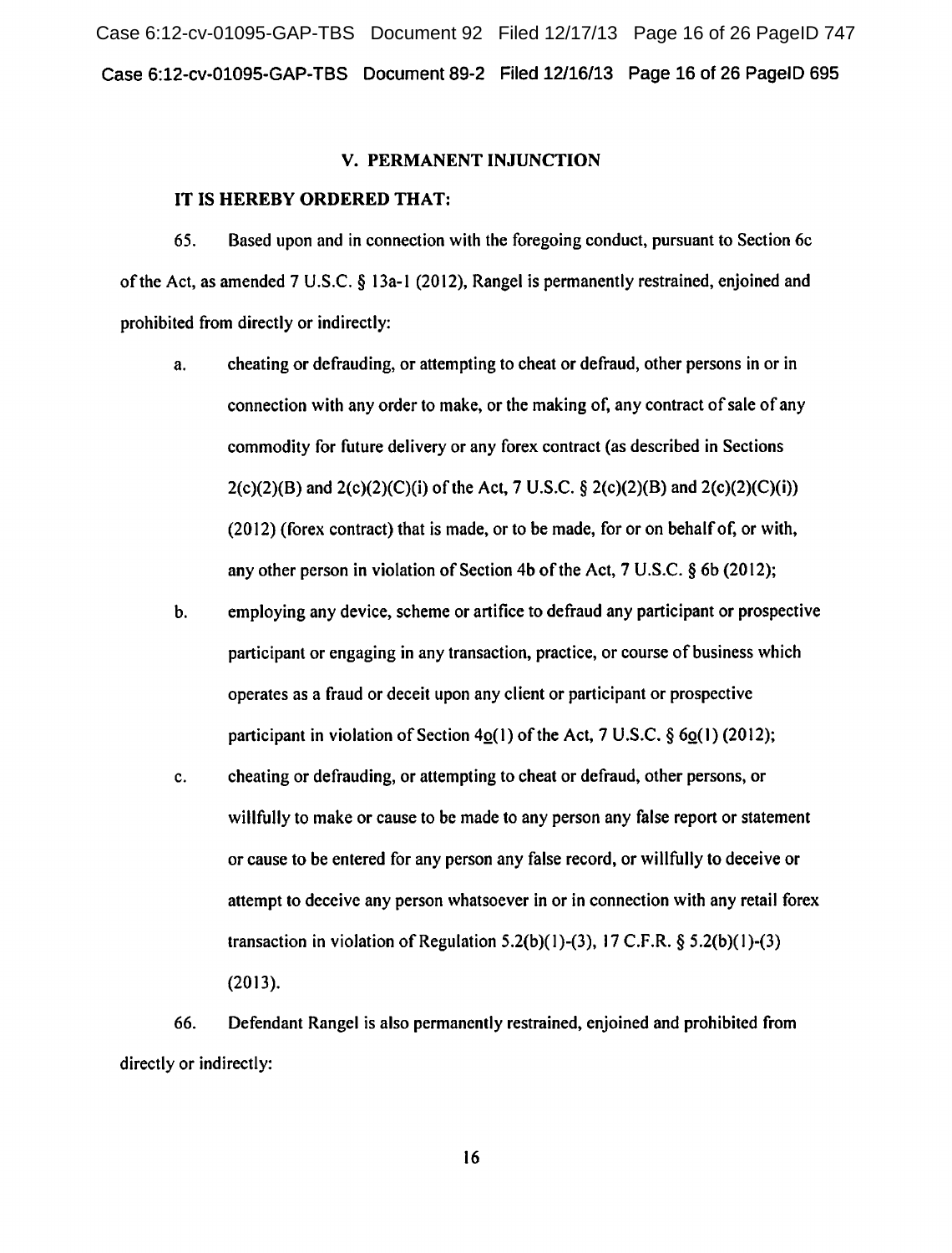Case 6:12-cv-01095-GAP-TBS Document 92 Filed 12/17/13 Page 17 of 26 PageID 748 Case 6:12-cv-01095-GAP-TBS Document 89-2 Filed 12116/13 Page 17 of 26 PageiD 696

- a. Trading on or subject to the rules of any registered entity (as that term is defined in Section 1a of the Act,  $7 \text{ U.S.C. }$   $6 \text{ 1a} (2012)$ ;
- b. Entering into any transactions involving commodity futures, options on commodity futures, commodity options (as that term is defined in Regulation 1.3 (hh), 17 C.F.R. § 1.3(hh) (20 13)) ("commodity options"), swaps (as that term is defined in Section  $1a(47)$  of the Act, 7 U.S.C. §  $1a(47)$  (Supp. V 2011), and as further defined by Commission Regulation 1.3(xxx), 17 C.F.R.  $\S$  1.3 (xxx) (2012)) ("swaps"), security futures products, and/or forex contracts for his own personal account or for any account in which they have a direct or indirect interest;
- c. Having any commodity futures, options on commodity futures, commodity options, swaps, security futures products, and/or forex contracts traded on his behalf;
- d. Controlling or directing the trading for or on behalf of any other person or entity, whether by power of attorney or otherwise, in any account involving commodity futures, options on commodity futures, commodity options, swaps, security futures products, and/or forex contracts;
- e. Soliciting, receiving or accepting any funds from any person for the purpose of purchasing or selling any commodity futures, options on commodity futures, commodity options, swaps, security futures products, and/or forex contracts;
- f. Applying for registration or claiming exemption from registration with the CFTC in any capacity, and engaging in any activity requiring such registration or exemption from registration with the CFTC, except as provided for in Regulation 4.14(a)(9), 17 C.F.R. § 4.14(a)(9) (2013); and/or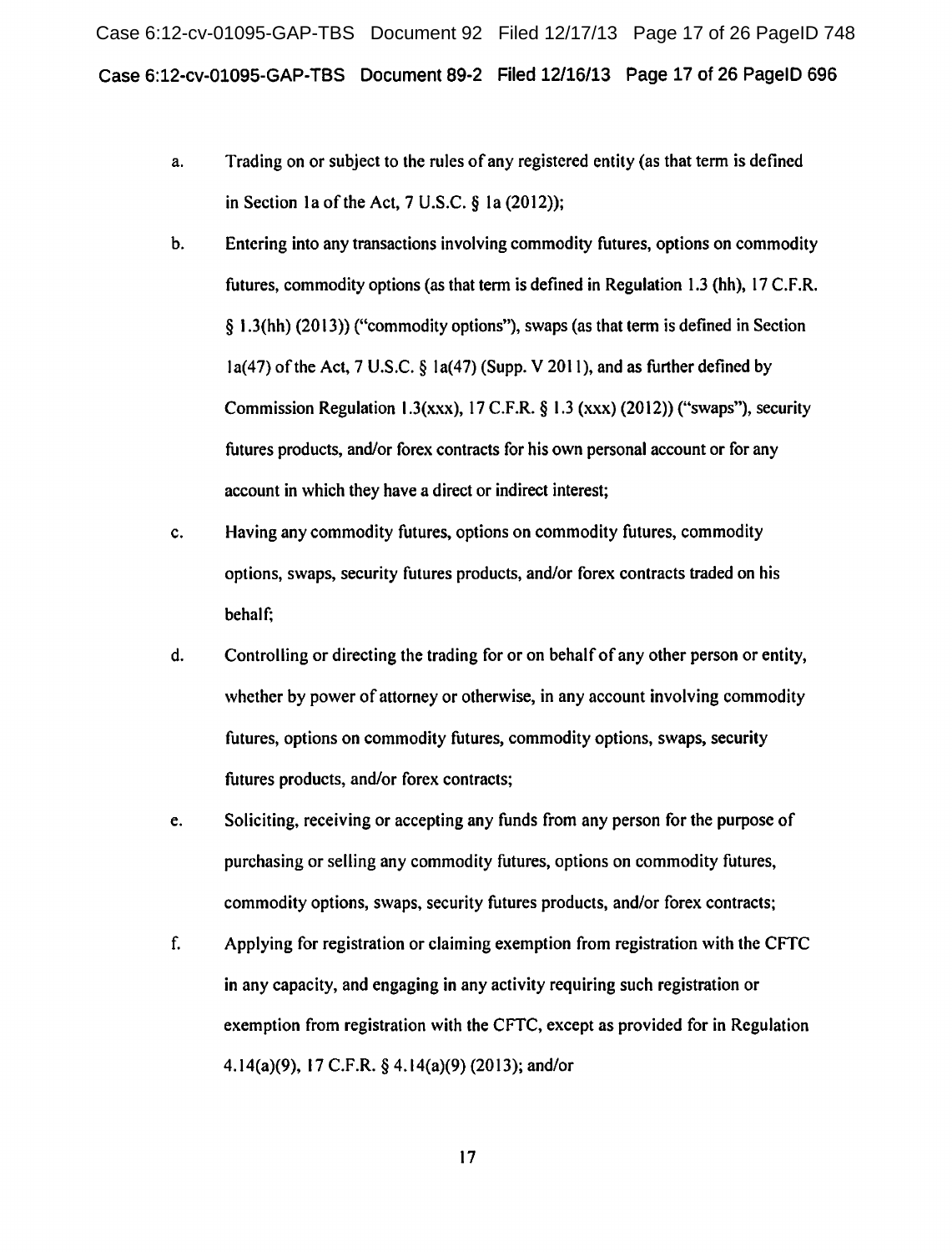Case 6:12-cv-01095-GAP-TBS Document 92 Filed 12/17/13 Page 18 of 26 PageID 749 Case 6:12-cv-01095-GAP-TBS Document 89-2 Filed 12/16/13 Page 18 of 26 PageiD 697

g. Acting as a principal (as that term is defined in Regulation 3.1 (a), 17 C.F .R.  $\S$  3.1(a) (2013)), agent or any other officer or employee of any person (as that term is defined in Section 1a of the Act,  $7 \text{ U.S.C. }$  § 1a) registered, exempted from registration or required to be registered with the CFTC except as provided for in Regulation 4.14(a)(9), 17 C.F.R. § 4.14(a)(9) (2013).

#### VI. DISGORGEMENT AND CIVIL MONETARY PENALTY

### A. Return of Funds

67. Pursuant to the Court's Orders dated October 2 and 15, 20 12, the Court appointed Mark V. Silverio as Receiver for the Receivership Entities. Consistent with the power granted by the Court, the Receiver has taken possession of and/or liquidated numerous assets ofthe Receivership Entities, including assets in the name of or otherwise attributable to the Receivership Entities. The funds derived from the sale or liquidation—now or in the future—of Rangel's assets in receivership, along with any interest earned on these funds, will be returned to defrauded customers (less any court-approved fees and expenses incurred or to be incurred by the Receiver), and shall be used to satisfy, in full or in part, the Disgorgement Obligation, as defined below in Part Vl.B. of this Consent Order. The Court orders that these funds be distributed to defrauded customers by the Receiver pursuant to and consistent with a distribution plan approved by this Court and that Rangel's rights, if any, to these funds and/or the underlying assets be extinguished (except as may be necessary for the Receiver to carry out his duties).

### B. Disgorgement

68. Rangel shall pay disgorgement in the amount of \$819,781.07 (Disgorgement Obligation), plus post-judgment interest. The Disgorgement Obligation is immediately due and owing. Post-judgment interest shall accrue on the Disgorgement Obligation beginning on the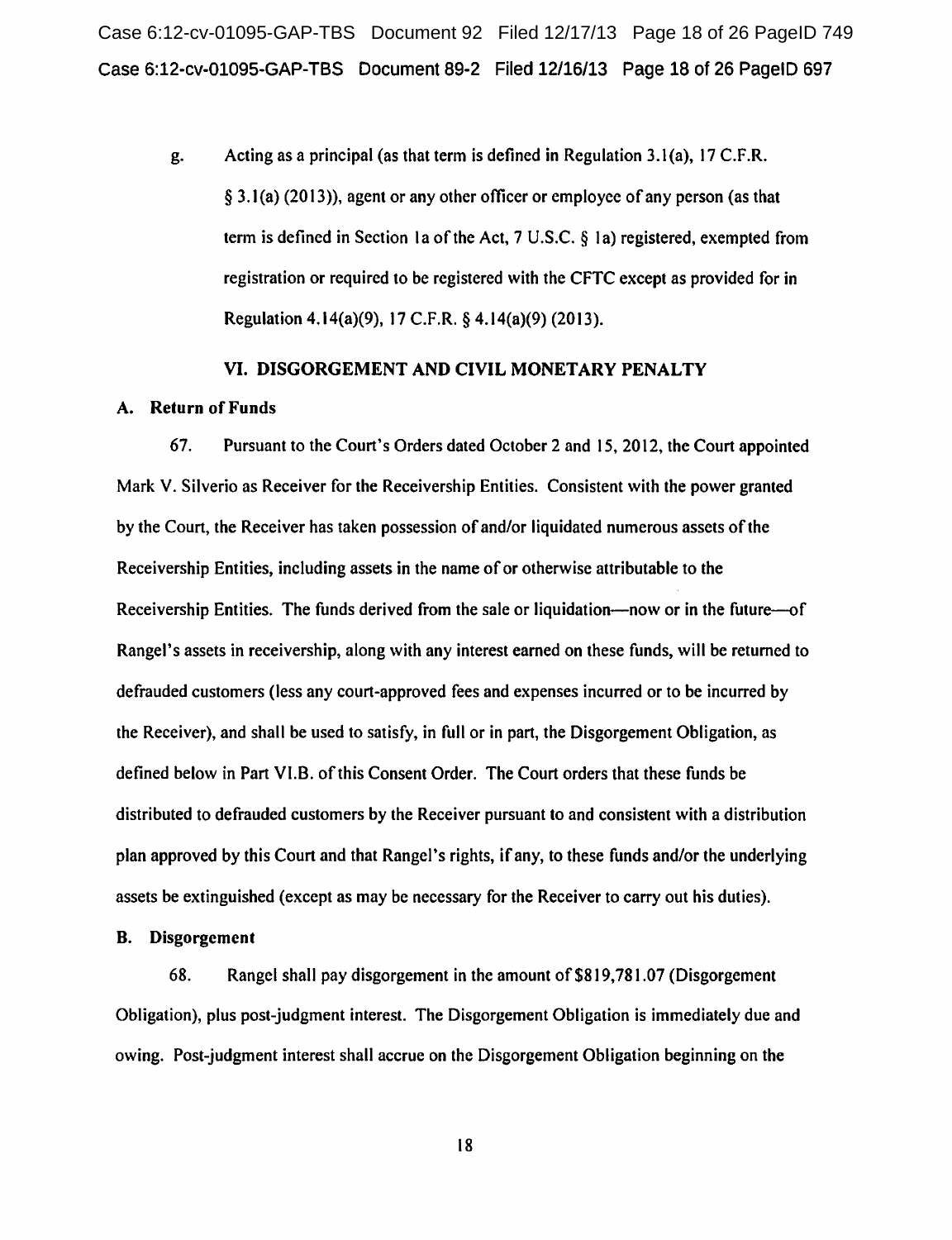Case 6:12-cv-01095-GAP-TBS Document 92 Filed 12/17/13 Page 19 of 26 PageID 750 Case 6:12-cv-01095-GAP-TBS Document 89-2 Filed 12/16/13 Page 19 of 26 PageiD 698

date of entry of this Consent Order and shall be determined by using the Treasury Bill rate prevailing on the date of entry of this Consent Order pursuant to 28 U.S.C. § 1961.

69. Rangel's Disgorgement Obligation shall be satisfied from the assets of Rangel held now or in the future, by the Receiver. To the extent the Receiver's sale or liquidation of Rangel's assets is insufficient to satisfy the Disgorgement Obligation, Rangel shall be responsible for the short fall.

70. Rangel shall make Disgorgement Obligation payments under this Consent Order to the Court-appointed Receiver in this matter, Mark V. Silverio, in the name "AGP Fund" and shall send such Disgorgement Obligation payments by electronic funds transfer, or by U.S. postal money order, certified check, bank cashier's, or bank money order, to: Mark V. Silverio, Silverio & Hall, P.A., 255 Eighth Street South, Naples, Florida 34102-6123, under cover letter that identifies the paying defendant and the name and docket number of this proceeding. Rangel shall simultaneously transmit copies of the cover letter and the form of payment to the Chief Financial Officer, Commodity Futures Trading Commission, Three Lafayette Centre, 1155 21st Street, NW, Washington, D.C. 20581.

71. Rangel shall cooperate with the Receiver as appropriate to provide such information as the Receiver deems necessary and appropriate to identify pool participants to whom the Receiver may determine to include in any Court-approved plan for distribution of any Disgorgement Obligation payments.

72. Within thirty (30) days of receiving a copy ofthis Consent Order, any financial institution holding Rangel's funds is specifically directed to liquidate and release all funds, whether the funds are held in a single or joint account, or in any other capacity, and to convey by wire transfer to an account designated by the Receiver, all funds in these accounts, less any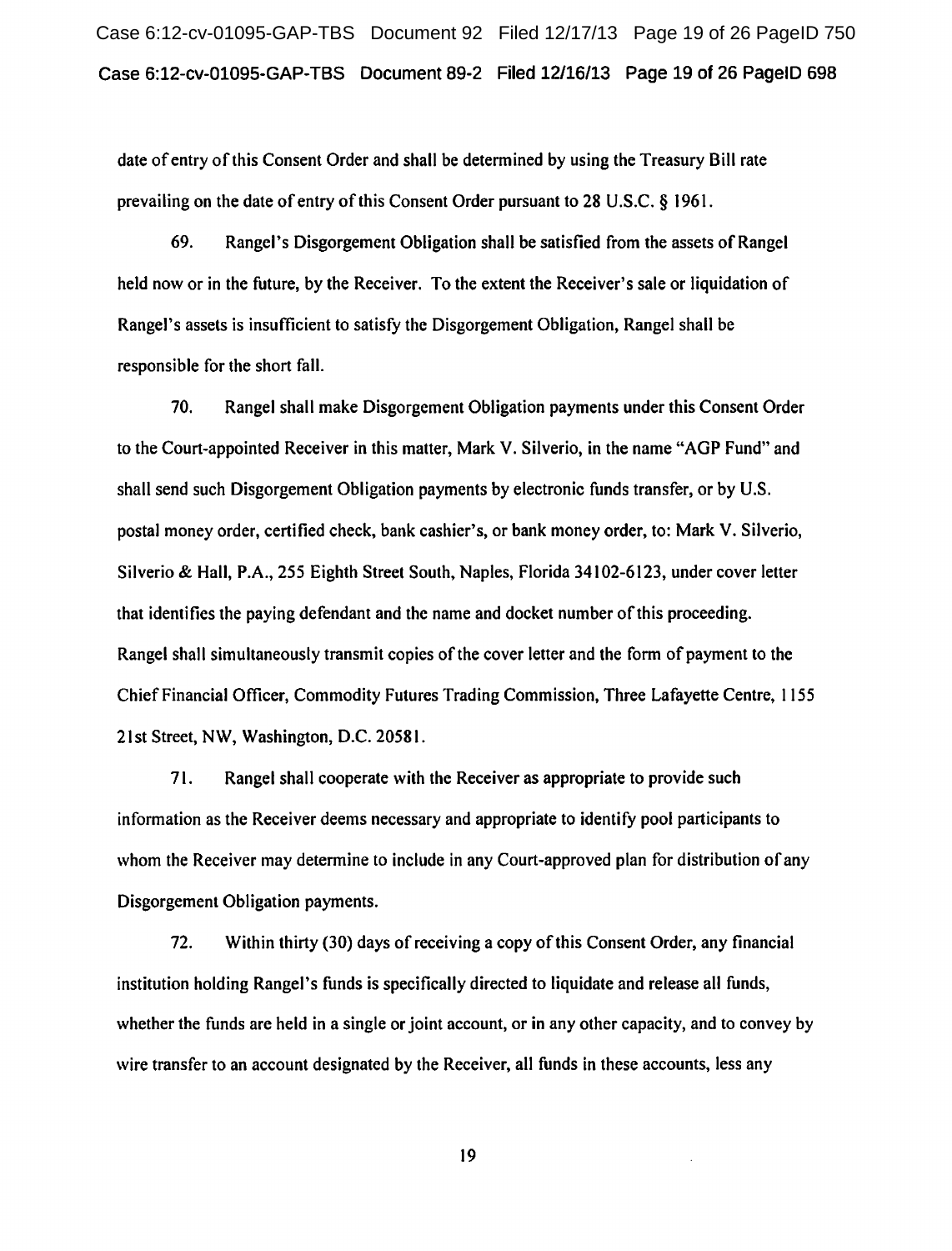amounts required to cover the financial institutions' outstanding administrative or wire transfer fees. At no time during the liquidation, release, and/or wire transfer of these funds pursuant to this Consent Order shall Rangel be afforded any access to, or be provided with, any funds from these accounts. Rangel and all banks and financial institutions subject to this Consent Order shall cooperate fully and expeditiously with the CFTC and the Receiver in the liquidation, release, and wire of these funds.

73. To effect payment of the remaining Disgorgement Obligation after the termination of the receivership (to the extent such Disgorgement Obligation has not already been satisfied) and to effectuate the distribution of any disgorgement paid by Rangel after the termination of the Receiver's duties, the Court appoints NFA as Monitor, to be effective immediately upon any order entered by this Court terminating the Receiver's duties. The Monitor shall collect disgorgement payments from Rangel and make distributions as set forth below. Because the Monitor is acting as an officer of the Court in performing these services, the NFA shall not be liable for any action or inaction arising from NFA's appointment as Monitor, other than actions involving fraud.

74. To the extent the Disgorgement Obligation has not already been satisfied upon termination of the receivership, Rangel shall make any remaining disgorgement payments to the Monitor in the name of"AGP Fund" and shall send such disgorgement payments by electronic funds transfer, or by U.S. postal money order, certified check, bank cashier's, or bank money order to the Office of Administration, National Futures Association, 300 South Riverside Plaza, Suite 1800, Chicago, Illinois 60606 under cover of a letter that identifies the payer, the case name, docket number, and the name of this Court. Rangel shall simultaneously transmit copies of the cover letter and form of payment to: (a) the Director, Division of Enforcement,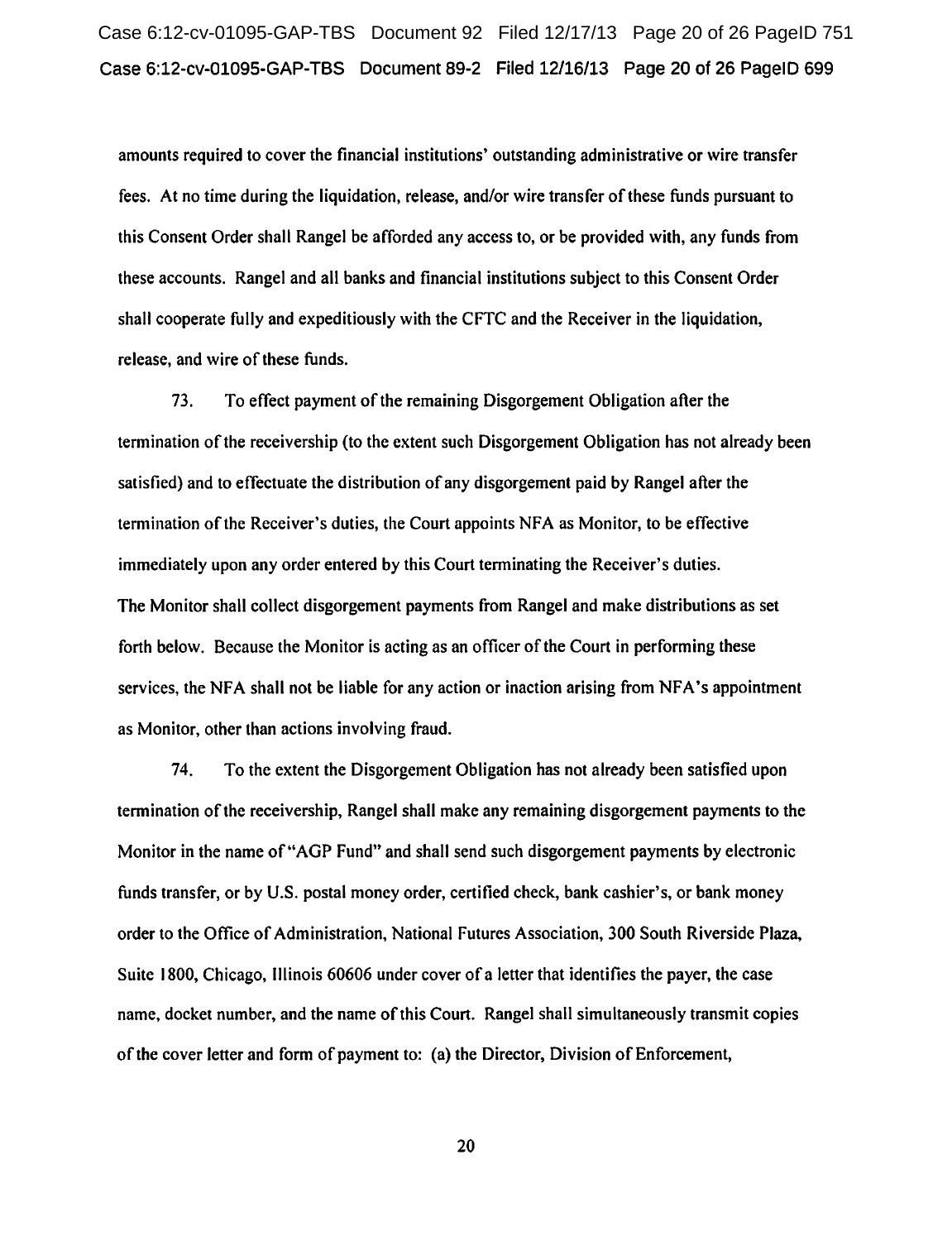Case 6:12-cv-01095-GAP-TBS Document 92 Filed 12/17/13 Page 21 of 26 PageID 752 Case 6:12-cv-01095-GAP-TBS Document 89-2 Filed 12/16/13 Page 21 of 26 PageiD 700

Commodity Futures Trading Commission, Three Lafayette Centre, 1155 21st Street, NW, Washington, D.C. 20581; and (b) Charles Marvine, ChiefTrial Attorney, Division of Enforcement, Commodity Futures Trading Commission, 4900 Main Street, Suite 500, Kansas City, MO 64112.

75. The Monitor shall distribute any funds collected pursuant to paragraph 74 above to the defrauded customers identified by the Receiver in an equitable manner that is consistent with the distribution plan ultimately approved by this Court. The Monitor shall oversee the distribution of funds from the disgorgement payments by Rangel shall have the discretion to defer distribution until such time as it may deem appropriate. In the event that the amount of disgorgement payments made to the Monitor by Rangel are of a *de minimis* nature, such that the Monitor determines that the administrative costs of the making a distribution to defrauded customers is impractical, the Monitor may, in its discretion, treat such disgorgement payments as civil monetary penalty payments, which the Monitor shall forward to the CFTC following the instructions for the civil monetary penalty obligation as set forth below.

76. The amounts payable to each pool participant shall not limit the ability of any pool participant from proving that a greater amount is owed from Rangel or any other person or entity, and nothing herein shall be construed in any way to limit or abridge the rights of any pool participants that exist under state or common law.

77. Pursuant to Rule 71 ofthe Federal Rules ofCivil Procedure, each pool participant of the Receivership Entities who suffered a loss is explicitly made an intended third-party beneficiary of this Consent Order and may seek to enforce obedience of this Consent Order to obtain satisfaction of any portion of the Disgorgement Obligation that has not been paid by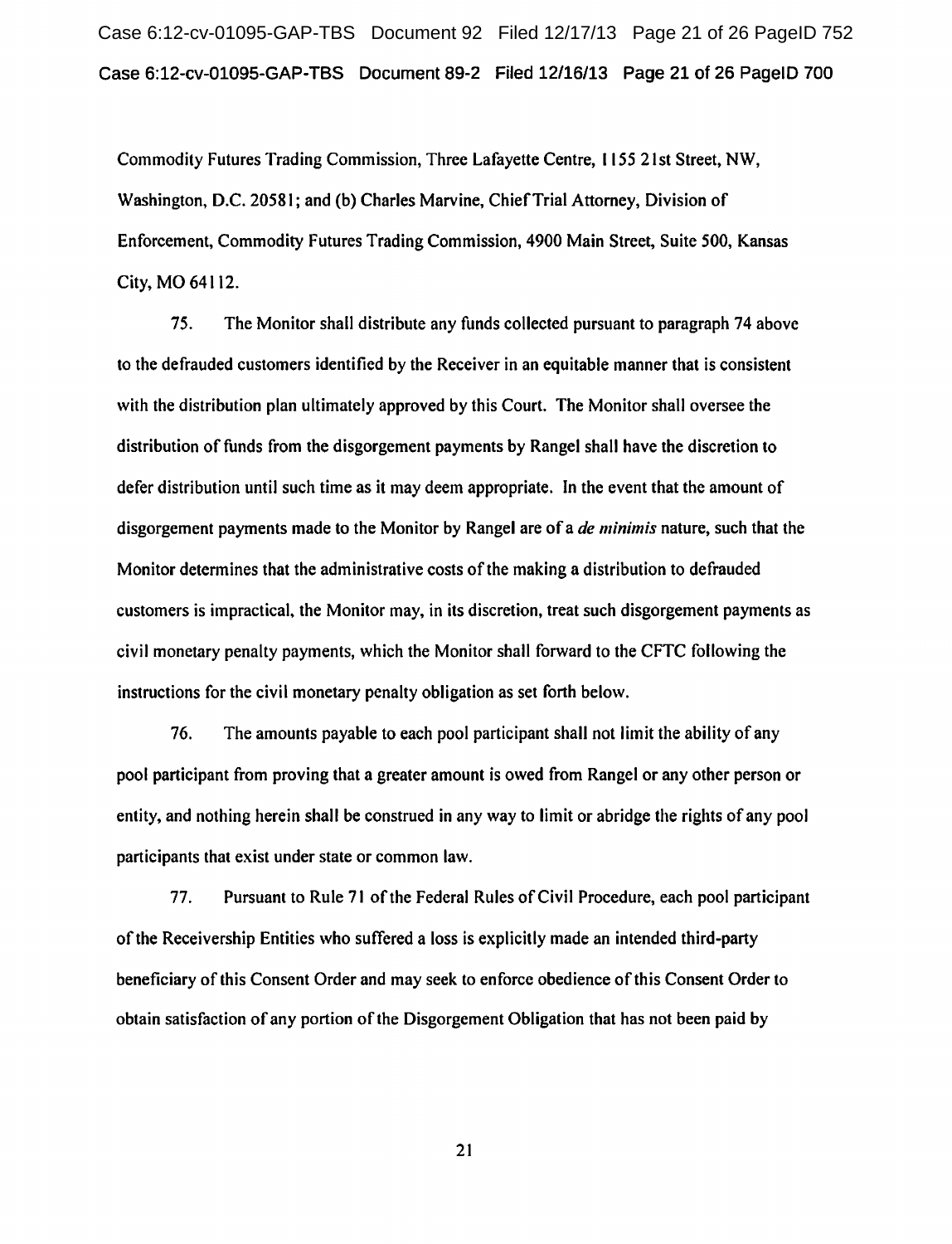Case 6:12-cv-01095-GAP-TBS Document 92 Filed 12/17/13 Page 22 of 26 PageID 753 Case 6:12-cv-01095-GAP-TBS Document 89-2 Filed 12/16/13 Page 22 of 26 PageiD 701

Rangel to ensure continued compliance with any provision of this Consent Order and to hold Rangel in contempt for any violations of any provision of this Consent Order.

78. To the extent that any funds accrue to the U.S. Treasury for satisfaction of the Disgorgement Obligation, such funds shall be transferred to the Receiver and/or Monitor, as appropriate, for disbursement in accordance with the procedures set forth above.

# C. Civil Monetary Penalty

79. Rangel shall pay a civil monetary penalty in the amount of \$1,700,000 ("CMP Obligation"), plus post-judgment interest. Post-judgment interest shall accrue on the CMP Obligation beginning on the date of entry of this Consent Order and shall be determined by using the Treasury Bill rate prevailing on the date of entry of this Consent Order pursuant to 28 U.S.C. § 1961 (2006).

80. Rangel shall pay the CMP Obligation by electronic funds transfer, U.S. postal money order, certified check, bank cashier's check, or bank money order. If payment is to be made other than by electronic funds transfer, then the payment shall be made payable to the CFTC and sent to the address below:

> Commodity Futures Trading Commission Division of Enforcement ATTN: Accounts Receivables- AMZ 340 E-mail Box: 9-AMC-AMZ-AR-CFTC DOT/FAA/MMAC 6500 S. MacArthur Blvd. Oklahoma City, OK 73169 Telephone: (405) 954-5644

If payment by electronic funds transfer is chosen, Rangel shall contact Linda Zurhorst or her successor at the address above to receive payment instructions and shall fully comply with those instructions. Rangel shall accompany payment of the CMP Obligation with a cover letter that identifies Rangel and the name and docket number of this proceeding. Rangel shall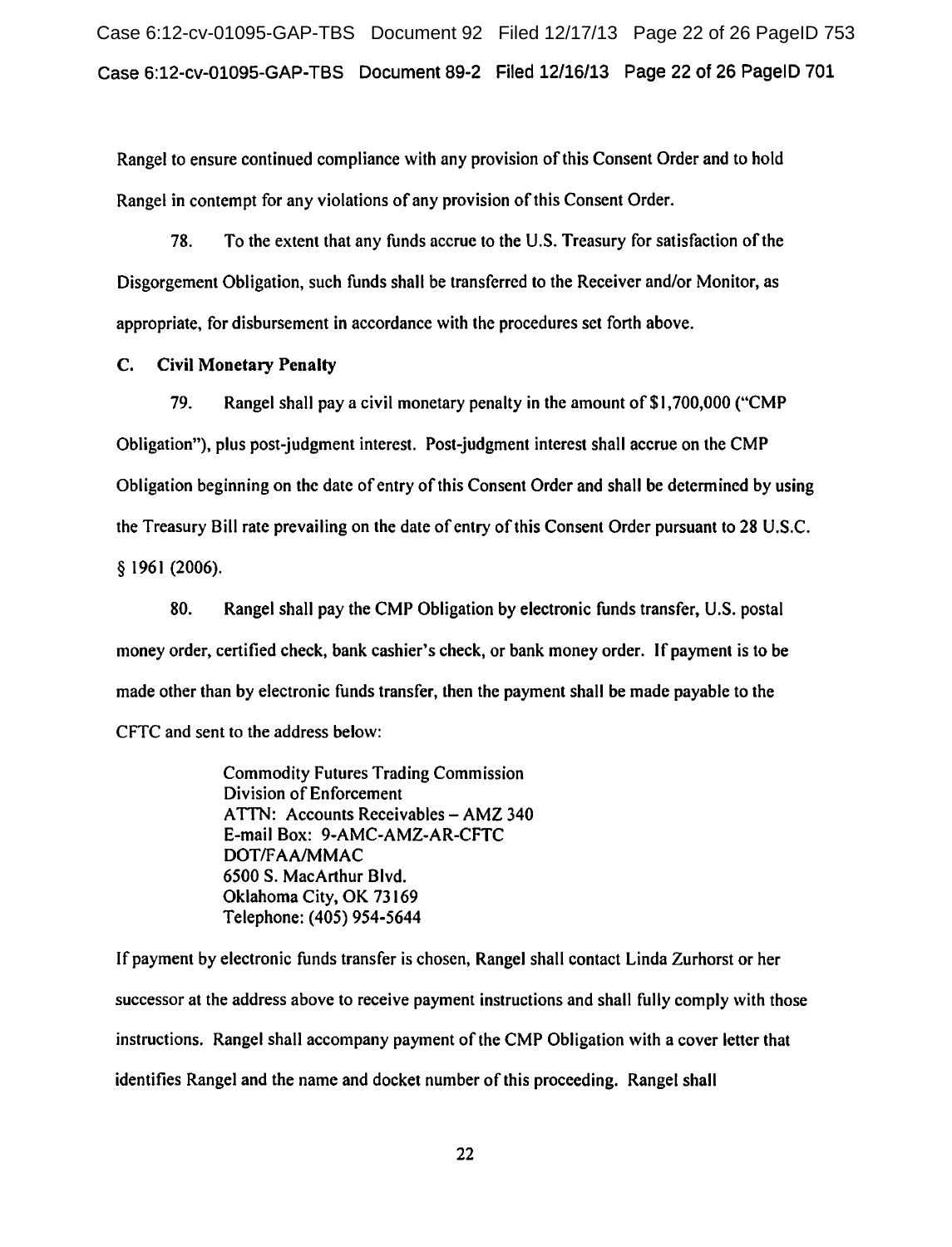Case 6:12-cv-01095-GAP-TBS Document 92 Filed 12/17/13 Page 23 of 26 PageID 754 Case 6:12-cv-01095-GAP-TBS Document 89-2 Filed 12/16/13 Page 23 of 26 PageiD 702

simultaneously transmit copies of the cover letter and the form of payment to the Chief Financial Officer, Commodity Futures Trading Commission, Three Lafayette Centre, 1155 21st Street, NW, Washington, D.C. 20581.

# D. Provisions Related to Monetary Sanctions

81. Partial Satisfaction: Any acceptance by the CFTC or the Receiver of partial payment of Rangel's Disgorgement Obligation, or CMP Obligation shall not be deemed a waiver of his obligation to make further payments pursuant to this Consent Order, or a waiver of the CFTC's right to seek to compel payment of any remaining balance.

E. Cooperation

82. Rangel shall cooperate fully and expeditiously with the CFTC in this action and in any investigation, civil litigation, or administrative matter related to the subject matter ofthis action or any current or future CFTC investigation related thereto.

# VII. MISCELLANEOUS PROVISIONS

83. Notice: All notices required to be given by any provision in this Consent Order shall be sent certified mail, return receipt requested, as follows:

Notice to CFTC:

Division of Enforcement U.S. Commodity Futures Trading Commission 4900 Main Street, Suite 500 Kansas City, MO 64112

Notice to Defendant Rangel:

c/o Michael H. LaFay, Esq. NeJame, LaFay, Jancha, Ahmed, Barker & Joshi, P.A. 189 South Orange A venue, Suite 1800 Orlando, FL 32801

All such notices to the CFTC shall reference the name and docket number of this action.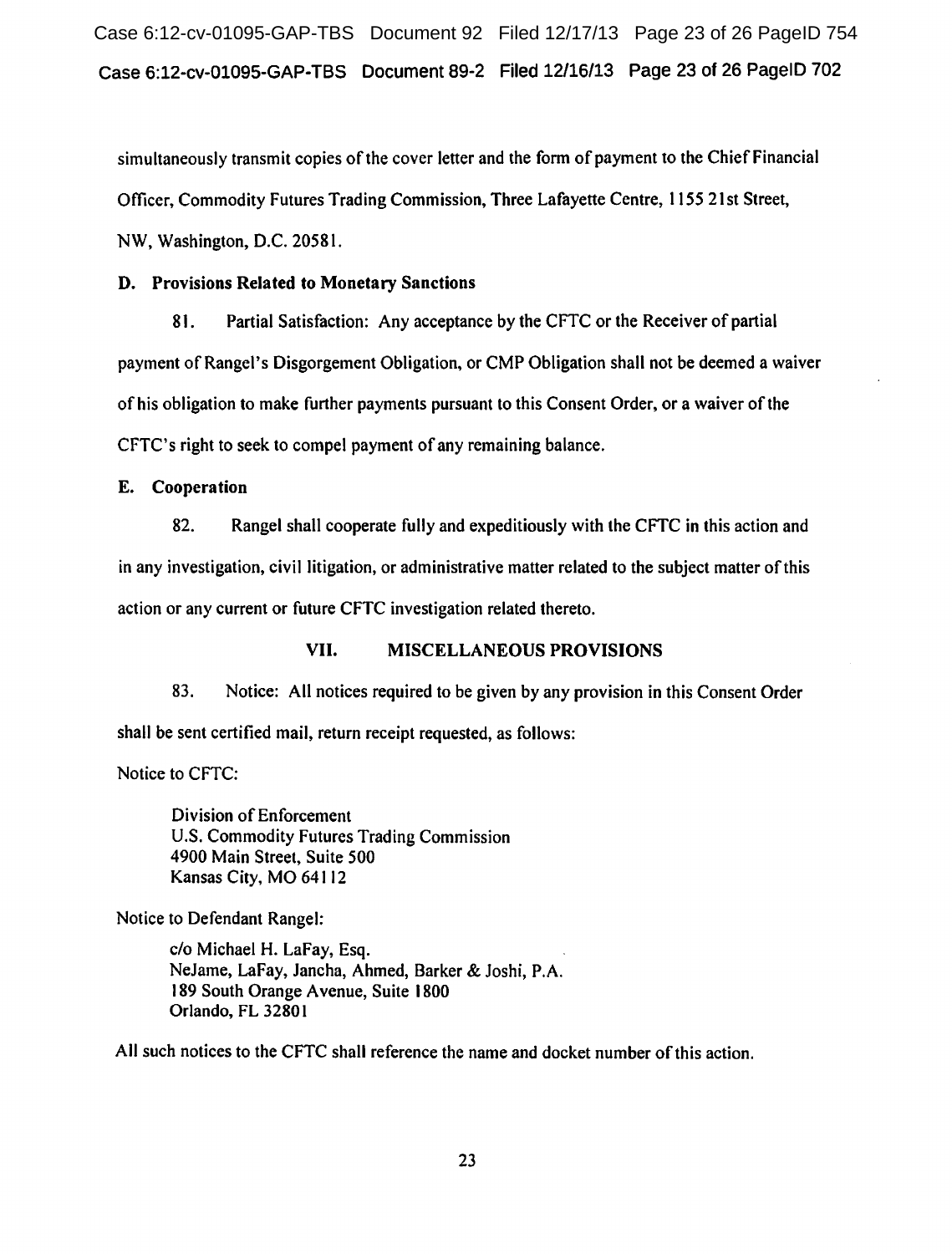Case 6:12-cv-01095-GAP-TBS Document 92 Filed 12/17/13 Page 24 of 26 PageID 755 Case 6:12-cv-01095-GAP-TBS Document 89-2 Filed 12/16/13 Page 24 of 26 PageiD 703

84. Change of Address/Phone: Until such time as Rangel satisfies in full his Disgorgement Obligation and CMP Obligation as set forth in this Consent Order, Rangel shall provide written notice to the CFTC by certified mail of any change to his telephone number and mailing address within ten (10) calendar days of the change.

85. Entire Agreement and Amendments: This Consent Order incorporates all of the terms and conditions of the settlement among the parties hereto to date. Nothing shall serve to amend or modify this Consent Order in any respect whatsoever, unless: (a) reduced to writing; (b) signed by all parties hereto; and (c) approved by order of this Court.

86. Invalidation: If any provision of this Consent Order or if the application of any provision or circumstance is held invalid, then the remainder of this Consent Order and the application of the provision to any other person or circumstance shall not be affected by the holding.

87. Waiver: The failure of any party to this Consent Order or of any pool participant at any time to require performance of any provision ofthis Consent Order shall in no manner affect the right of the party or pool participant at a later time to enforce the same or any other provision of this Consent Order. No waiver in one or more instances of the breach of any provision contained in this Consent Order shall be deemed to be or construed as a further or continuing waiver of such breach or waiver of the breach of any other provision of this Consent Order.

88. Continuing Jurisdiction of this Court: This Court shall retain jurisdiction of this action to ensure compliance with this Consent Order and for all other purposes related to this action, including any motion by Rangel to modify or for relief from the terms of this Consent Order.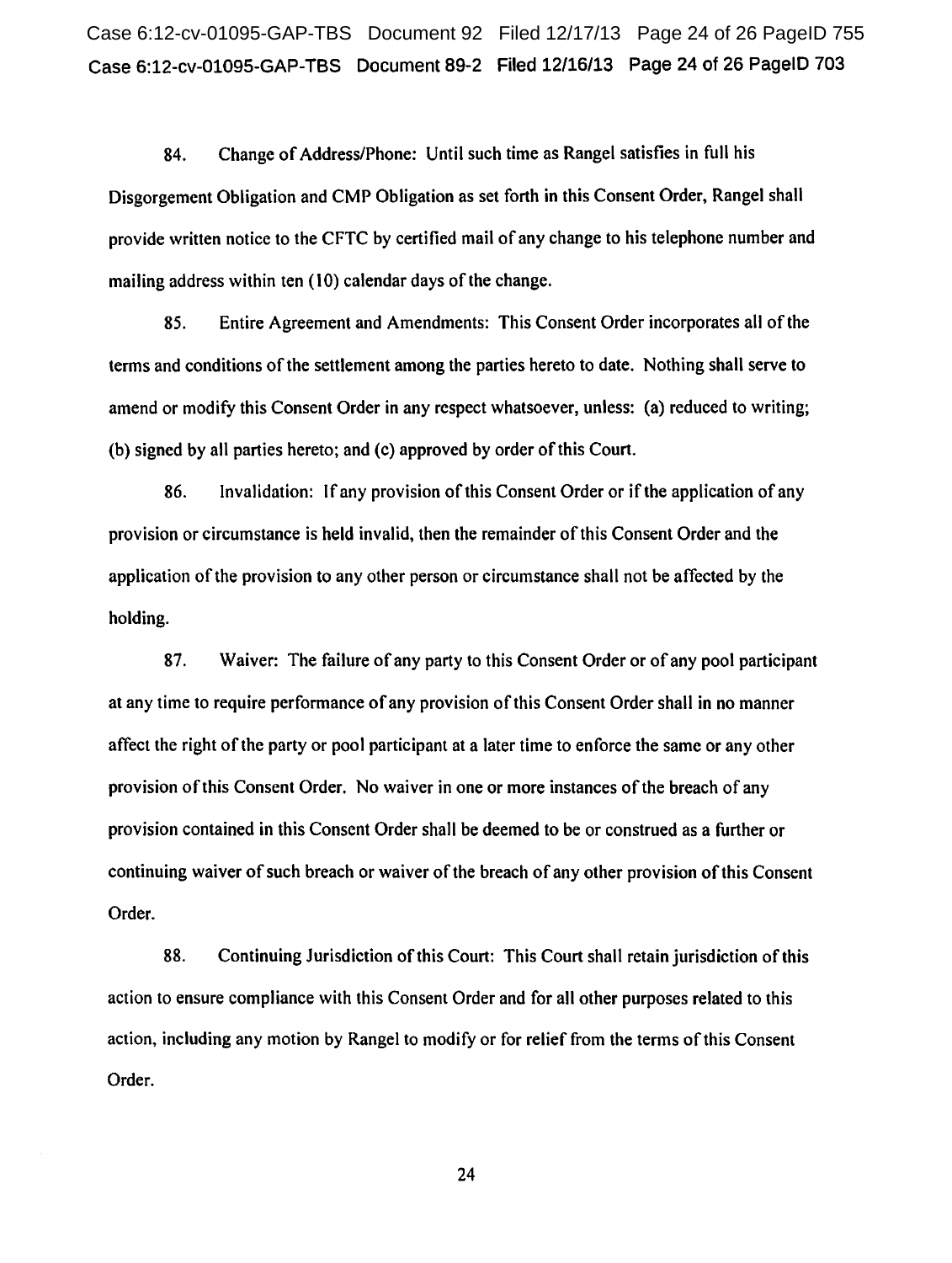Case 6:12-cv-01095-GAP-TBS Document 92 Filed 12/17/13 Page 25 of 26 PageID 756 Case 6:12-cv-01095-GAP-TBS Document 89-2 Filed 12/16/13 Page 25 of 26 PagelD 704

89. Injunctive and Equitable Relief Provisions: The injunctive and equitable relief provisions of this Consent Order shall be binding upon Rangel, upon any person under his authority or control, and upon any person who receives actual notice of this Consent Order, by personal service, e-mail, facsimile or otherwise insofar as he or she is acting in active concert or participation with Rangel.

90. Counterparts and Facsimile Execution: This Consent Order may be executed in two or more counterparts, all of which shall be considered one and the same agreement and shall become effective when one or more counterparts have been signed by each of the parties hereto and delivered (by facsimile, e-mail, or otherwise) to the other party, it being understood that all parties need not sign the same counterpart. Any counterpart or other signature to this Consent Order that is delivered by any means shall be deemed for all purposes as constituting good and valid execution and delivery by such party of this Consent Order.

91. Rangel understands that the terms of the Consent Order are enforceable through contempt proceedings, and that, in any such proceedings they may not challenge the validity of this Consent Order.